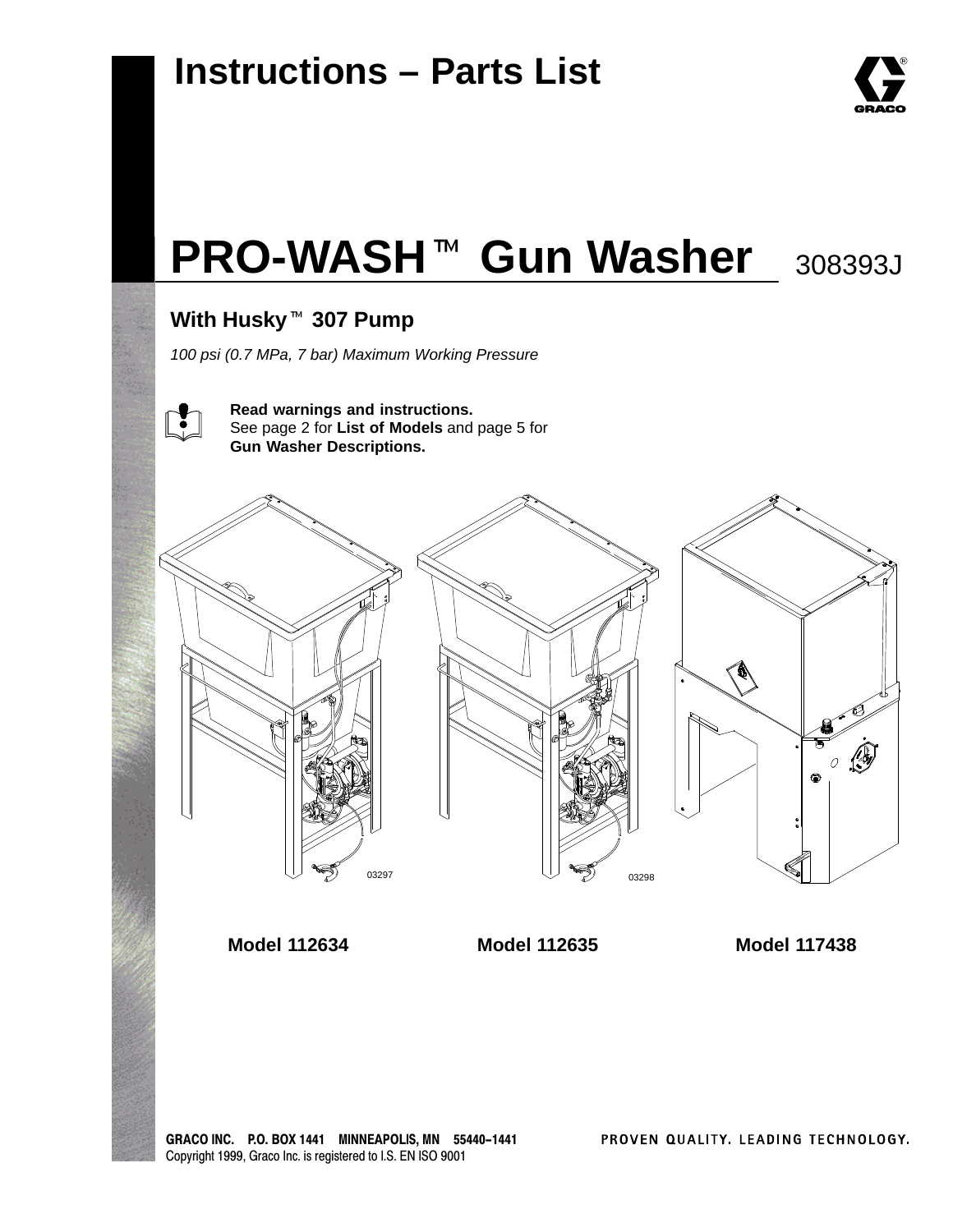# **Table of Contents**

| Dimensional Drawing  8 |  |
|------------------------|--|
|                        |  |

| <b>Parts</b> |
|--------------|
|              |
|              |
|              |
|              |
|              |

# **Symbols**

### **Warning Symbol**

#### **WARNING**  $\bf 0$

This symbol alerts you to the possibility of serious injury or death if you do not follow the instructions.

### **Caution Symbol**

### **A** CAUTION

This symbol alerts you to the possibility of damage to or destruction of equipment if you do not follow the instructions.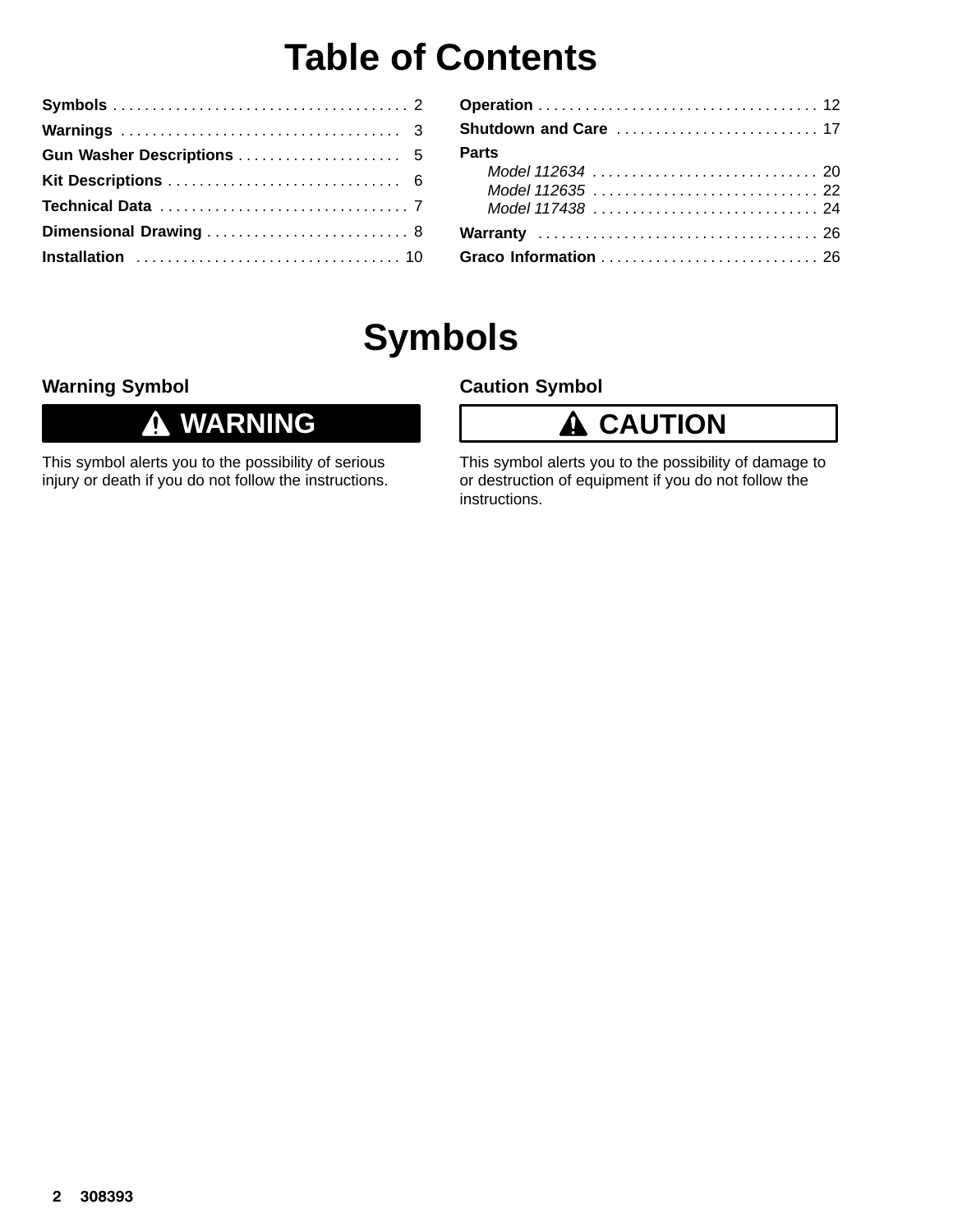# **WARNING**

|                     | <b>EQUIPMENT MISUSE HAZARD</b>                                                                                                                                                                                                   |
|---------------------|----------------------------------------------------------------------------------------------------------------------------------------------------------------------------------------------------------------------------------|
| <b>INSTRUCTIONS</b> | Equipment misuse can cause the equipment to rupture, malfunction, or start unexpectedly and result<br>in serious injury.                                                                                                         |
|                     | This equipment is for professional use only.                                                                                                                                                                                     |
|                     | Read all instruction manuals, tags, and labels before operating the equipment.                                                                                                                                                   |
|                     | Use the equipment only for its intended purpose.                                                                                                                                                                                 |
|                     | Do not alter or modify this equipment. Use only genuine Graco parts and accessories.                                                                                                                                             |
|                     | Check the equipment daily. Repair or replace worn or damaged parts immediately.                                                                                                                                                  |
|                     | Do not exceed the maximum working pressure of the lowest rated system component. This equip-<br>ment has a 100 psi (0.7 MPa, 7 bar) maximum fluid working pressure at 100 psi (0.7 MPa, 7<br>bar) maximum incoming air pressure. |
|                     | Do not operate the gun washer at a pressure above the maximum working pressure rating of the<br>gun(s) being cleaned.                                                                                                            |
|                     | Route the hoses away from the traffic areas, sharp edges, moving parts, and hot surfaces. Do not<br>expose Graco hoses to temperatures above 180°F (82°C) or below $-40^{\circ}$ F ( $-40^{\circ}$ C).                           |
|                     | Do not use the hoses to pull the equipment.<br>$\bullet$                                                                                                                                                                         |
|                     | Do not move pressurized equipment.                                                                                                                                                                                               |
|                     | Use fluids or solvents that are compatible with the equipment wetted parts. See the Technical<br>Data section of all the equipment manuals. Read the fluid and solvent manufacturer's warnings.                                  |
|                     | • Comply with all applicable local, state and national fire, electrical and other safety regulations.                                                                                                                            |
|                     | <b>TOXIC FLUID HAZARD</b>                                                                                                                                                                                                        |
|                     | Hazardous fluids or toxic fumes can cause serious injury or death if splashed in the eyes or on the<br>skin, swallowed, or inhaled.                                                                                              |
|                     | Know the specific hazards of the fluid you are using. Read the fluid manufacturer's warnings.                                                                                                                                    |
|                     | Store hazardous fluid in an approved container. Dispose of hazardous fluid according to all local,<br>state and national guidelines.                                                                                             |
|                     | Wear the appropriate protective clothing, gloves, eyewear and respirator.<br>$\bullet$                                                                                                                                           |
|                     | Pipe and dispose of the exhaust air safely. If the diaphragm fails, the fluid may be exhausted along<br>with the air. See your separate pump instruction manual for further information.                                         |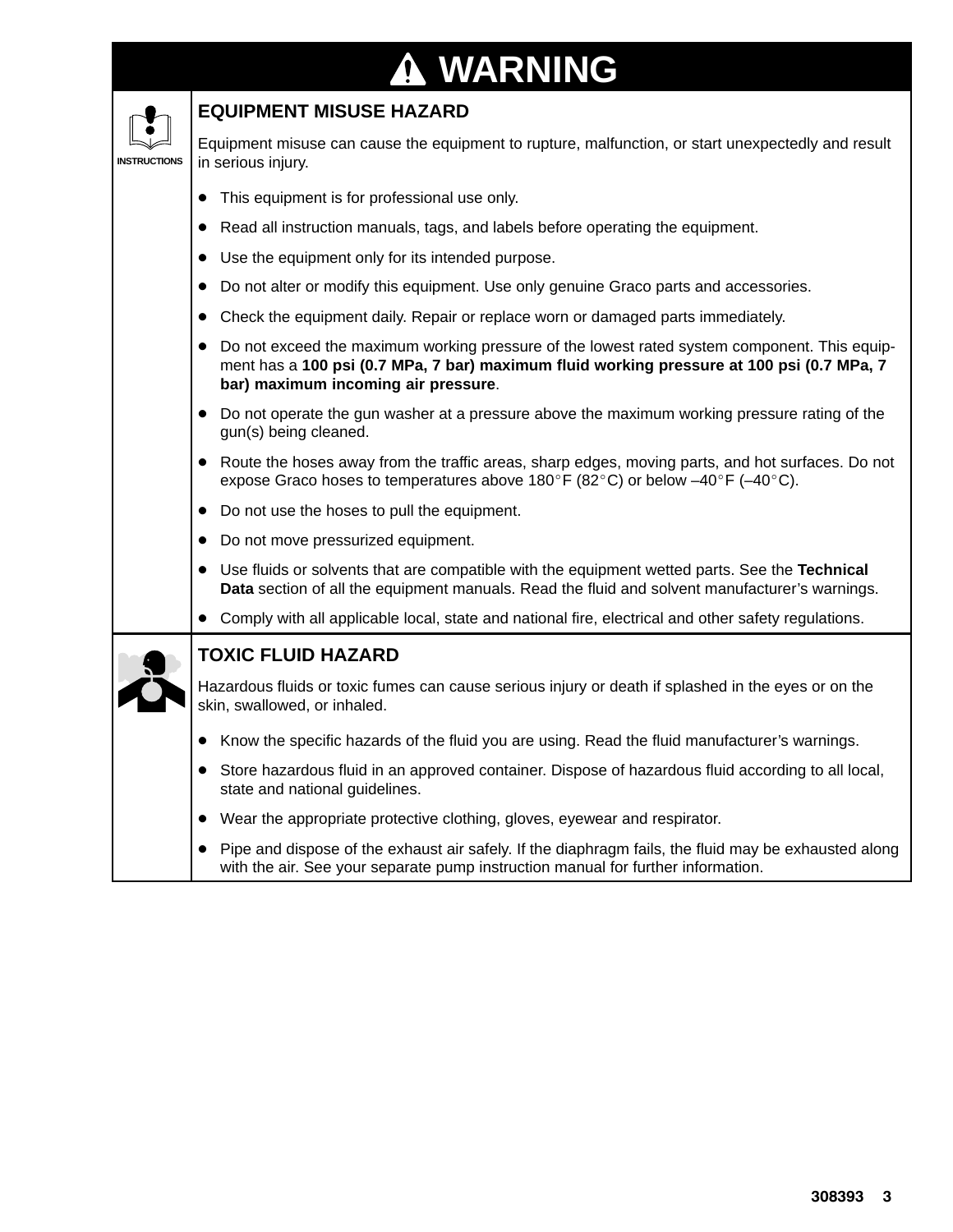### **WARNING**  $\bf \Phi$



### **FIRE AND EXPLOSION HAZARD**

Improper grounding, poor air ventilation, open flames, or sparks can cause a hazardous condition and result in fire or explosion and serious injury.

- Ground the equipment. See **Grounding** on page 10.
- $\bullet$ Provide fresh air ventilation to avoid the buildup of flammable fumes from the solvent.
- $\bullet$ Extinguish all the open flames or pilot lights in the gun washer area.
- $\bullet$ Electrically disconnect all the equipment in the gun washer area.
- Keep the gun washer area free of debris, including solvent, rags, and gasoline.
- Do not turn on or off any light switch in the gun washer area while operating or if fumes are present.
- Do not smoke in the gun washer area.
- Do not operate a gasoline engine in the gun washer area.
- $\bullet$ Follow the gun manufacturers solvent and other cleaning recommendations.
- Use solvent with the highest possible flash point.
- Use non-conductive solvent when cleaning electrostatic guns.
- Do not allow solvent to enter the air passage of an electrostatic gun.
- Do not flush an electrostatic gun with the electrostatics ON-OFF lever in the ON position.
- $\bullet$  If there is any static sparking while using the equipment, **stop operation immediately**. Identify and correct the problem.
- Drain the solvent into a proper storage container when the gun washer(s) is not in use.

### **PRESSURIZED EQUIPMENT HAZARD**

Spray from hose leaks, ruptured components, or from operating the gun washer with an open lid can splash fluid in the eyes or on the skin and cause serious injury.

- A safety device has been installed to shut off the pump when the gun washer lid is opened. Do not tamper with or alter this device.
- Open the gun washer lid slowly.
- Do not prop the gun washer lid open with an object or by any other means.
- Do not stop or deflect fluid leaks with your hand, body, glove, or rag.
- Follow the **Pressure Relief Procedure** on page 12 whenever you: are instructed to relieve the pressure; stop operating the gun washer; and clean, check, or service the equipment.
- Tighten all the fluid connections before operating the equipment.
- Check the hoses, tubes, and couplings daily. Replace worn, damaged, or loose parts immediately. Permanently coupled hoses cannot be repaired; replace the entire hose.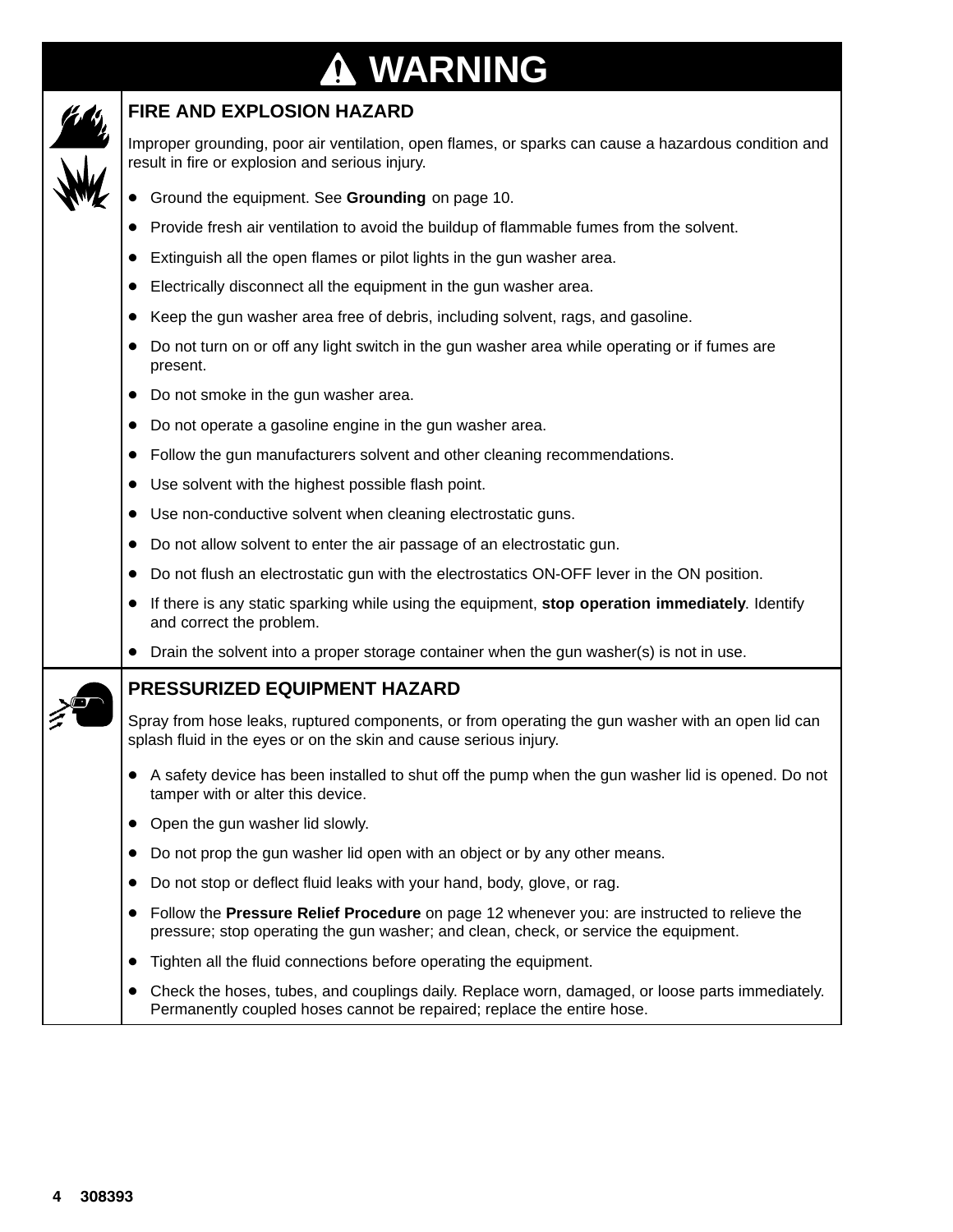# **Gun Washer Descriptions**

| <b>Gun Washer Model No.</b> | Tank            | <b>Fluid Manifold</b> | Lid             |
|-----------------------------|-----------------|-----------------------|-----------------|
| 112634                      | plastic         | carbon steel          | aluminum        |
| 112635                      | plastic         | stainless steel       | aluminum        |
| 117438                      | stainless steel | stainless steel       | stainless steel |

### **Materials of Construction**

### **\*Standard Cleaning Station Configuration Includes:**

| <b>Gun Washer</b><br>Model No. | <b>Description</b> | Part No. | Quantity       | <b>Used to Clean</b>                                   | <b>Other Features</b>                                    |
|--------------------------------|--------------------|----------|----------------|--------------------------------------------------------|----------------------------------------------------------|
| 112634                         | Long gun support   | 512800   | 1              | Pressure feed, air<br>spray, & HVLP<br>guns            |                                                          |
|                                | Short gun support  | 112847   |                | Siphon air spray,<br>air-assisted, & air-<br>less guns |                                                          |
|                                | Spray nozzle       | 512799   | 2              | Siphon & pressure<br>cups                              |                                                          |
| 112635                         | Long gun support   | 512800   | $\overline{2}$ | Pressure feed, air<br>spray, & HVLP<br>guns            | Hose wash, (Pot<br>wash capability;<br>order kit 236906) |
|                                | Short gun support  | 112847   | 1              | Siphon air spray,<br>air-assisted, & air-<br>less guns |                                                          |
|                                | Spray nozzle       | 512799   |                | Siphon & pressure<br>cups                              |                                                          |
| 117438                         | Long gun support   | 512800   | $\overline{2}$ | Pressure feed, air<br>spray, & HVLP<br>guns            | Hose wash, Foot<br>pedal lid opener<br>(Pot wash         |
|                                | Short gun support  | 112847   | 1              | Siphon air spray,<br>air-assisted, & air-<br>less guns | capability; order kit<br>236906)                         |
|                                | Spray nozzle       | 512799   |                | Siphon & pressure<br>cups                              |                                                          |

\* The standard gun supports can be replaced with cleaning kits to fit the type of guns or containers being washed. See descriptions on page 6.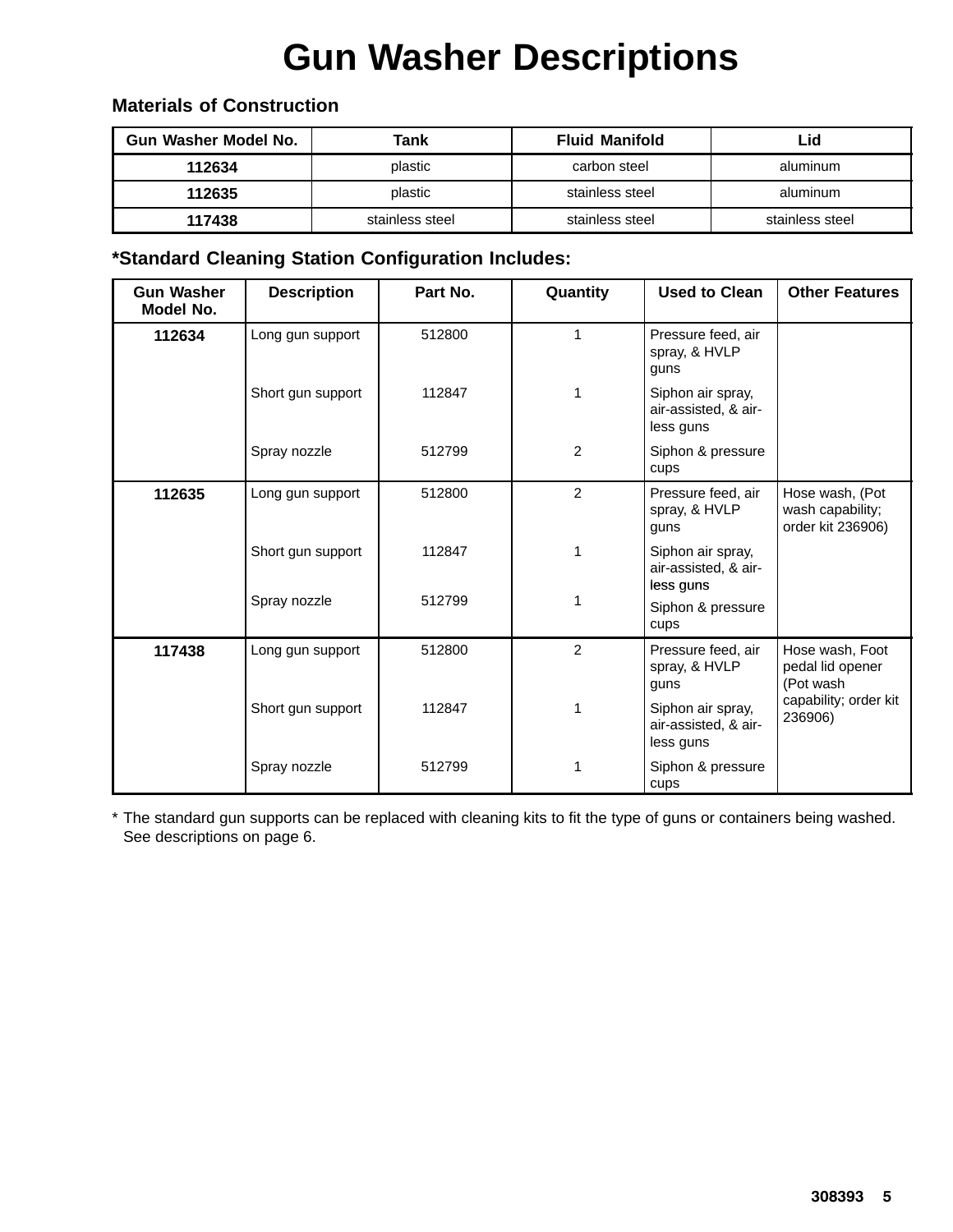# **Kit Descriptions**

### **Gun, Pressure Cup and Paint Container Cleaning Kits\*\***

To customize the gun washer, order one kit for each cleaning station.

|              |                                                                                 | <b>Kit Includes</b> |                                   |
|--------------|---------------------------------------------------------------------------------|---------------------|-----------------------------------|
| Kit Part No. | <b>Typically Used to Clean</b>                                                  | Part No.            | <b>Description</b>                |
| 236659       | Graco PRO AA4500 air-assisted electrostatic guns                                | 195903              | Air cap blank                     |
|              |                                                                                 | 188406              | Tip housing                       |
|              |                                                                                 | 183459              | Washer (2)                        |
|              |                                                                                 | 236689              | PRO AA4500 support                |
|              |                                                                                 | 512835              | Fluid inlet adapter               |
|              |                                                                                 | 512827              | Plug                              |
|              |                                                                                 | 512802              | Wire trigger lock                 |
| 236681       | Graco PRO 3500 and PRO 4500 air spray electrostatic guns                        | 189573              | Air cap blank                     |
|              |                                                                                 | 187423              | Air cap nut                       |
|              |                                                                                 | 176930              | Retaining ring                    |
|              |                                                                                 | 512884              | Short gun support<br>(thick stem) |
|              |                                                                                 | 512835              | Fluid inlet adapter               |
|              |                                                                                 | 512827              | Plug                              |
|              |                                                                                 | 512802              | Wire trigger lock                 |
| 236905       | HVLP, air-assisted, air spray, and airless conventional guns                    | 512800              | Long gun support                  |
|              |                                                                                 | 112847              | Short gun support<br>(thin stem)  |
|              |                                                                                 | 512835              | Fluid inlet adapter               |
|              |                                                                                 | 512802              | Wire trigger lock                 |
| 236906       | Pressure pots and other paint containers; see page 14 for                       | 112695              | Male coupler assy.                |
|              | maximum container size (for use with gun washer models<br>112635 & 117438 only) | 112696              | Female coupler assy.              |
| 245270       | Graco PRO Xs2, PRO Xs3, and PRO Xs4 air spray electros-                         | 198741              | Air cap blank                     |
|              | tatic guns                                                                      | 245300              | Gun support                       |
|              |                                                                                 | 512835              | Fluid inlet adapter               |
|              |                                                                                 | 512827              | Plug                              |
|              |                                                                                 | 512802              | Wire trigger lock                 |
|              |                                                                                 | 112851              | Snap clip                         |
| 245271       | Graco PRO Xs4 AA air-assisted electrostatic guns                                | 198786              | Air cap blank                     |
|              |                                                                                 | 188406              | Housing tip                       |
|              |                                                                                 | 183459              | Washer (2)                        |
|              |                                                                                 | 245300              | Gun support                       |
|              |                                                                                 | 512835              | Fluid inlet adapter               |
|              |                                                                                 | 512827              | Plug                              |
|              |                                                                                 | 512802              | Wire trigger lock                 |
|              |                                                                                 | 112851              | Snap clip                         |

\*\*To install the accessory kits, see the instruction manuals included with the kits.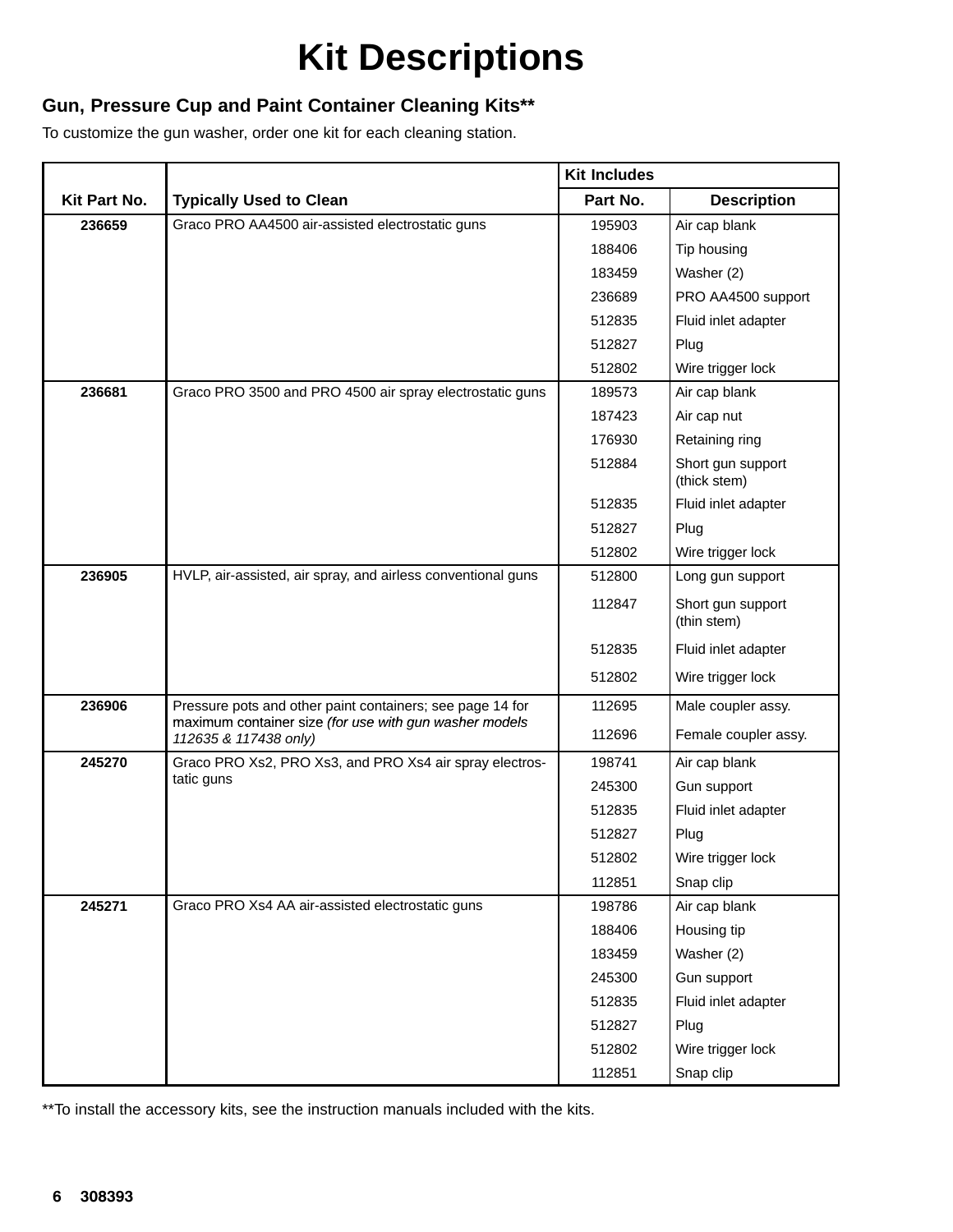# **Technical Data**

| Category                     | Data                                                                                 |
|------------------------------|--------------------------------------------------------------------------------------|
| Air Pressure Operating Range |                                                                                      |
| Model 112634                 | 25-100 psi<br>$(0.2 - 0.7 \text{ MPa}, 1.7 - 7 \text{ bar})$                         |
| Model 112635                 | 25-100 psi<br>$(0.2 - 0.7 \text{ MPa}, 1.7 - 7 \text{ bar})$                         |
| Model 117438                 | 25-100 psi<br>$(0.2 - 0.7 \text{ MPa}, 1.7 - 7 \text{ bar})$                         |
| Maximum Tank Capacity        | 5 gallons (19 liters)                                                                |
| Air Inlet                    | $1/4$ npt(f)                                                                         |
| <b>Fluid Drain Valve</b>     | 1 in. $npt(m)$                                                                       |
| Approximate Dry Weight       |                                                                                      |
| Model 112634                 | 63 lbs. (28.6 kg)                                                                    |
| Model 112635                 | 65 lbs. (29.5 kg)                                                                    |
| Model 117438                 | 86 lbs. (39 kg)                                                                      |
| <b>Wetted Parts</b>          |                                                                                      |
| Model 112634                 | Carbon Steel, Polyethylene (tank), Stainless Steel,<br>Aluminum, Brass, PTFE, Acetal |
| Model 112635                 | Stainless Steel, Aluminum, Polyethylene (tank), Brass,<br>Acetal, PTFE               |
| Model 117438                 | Stainless Steel, Brass, Acetal, PTFE                                                 |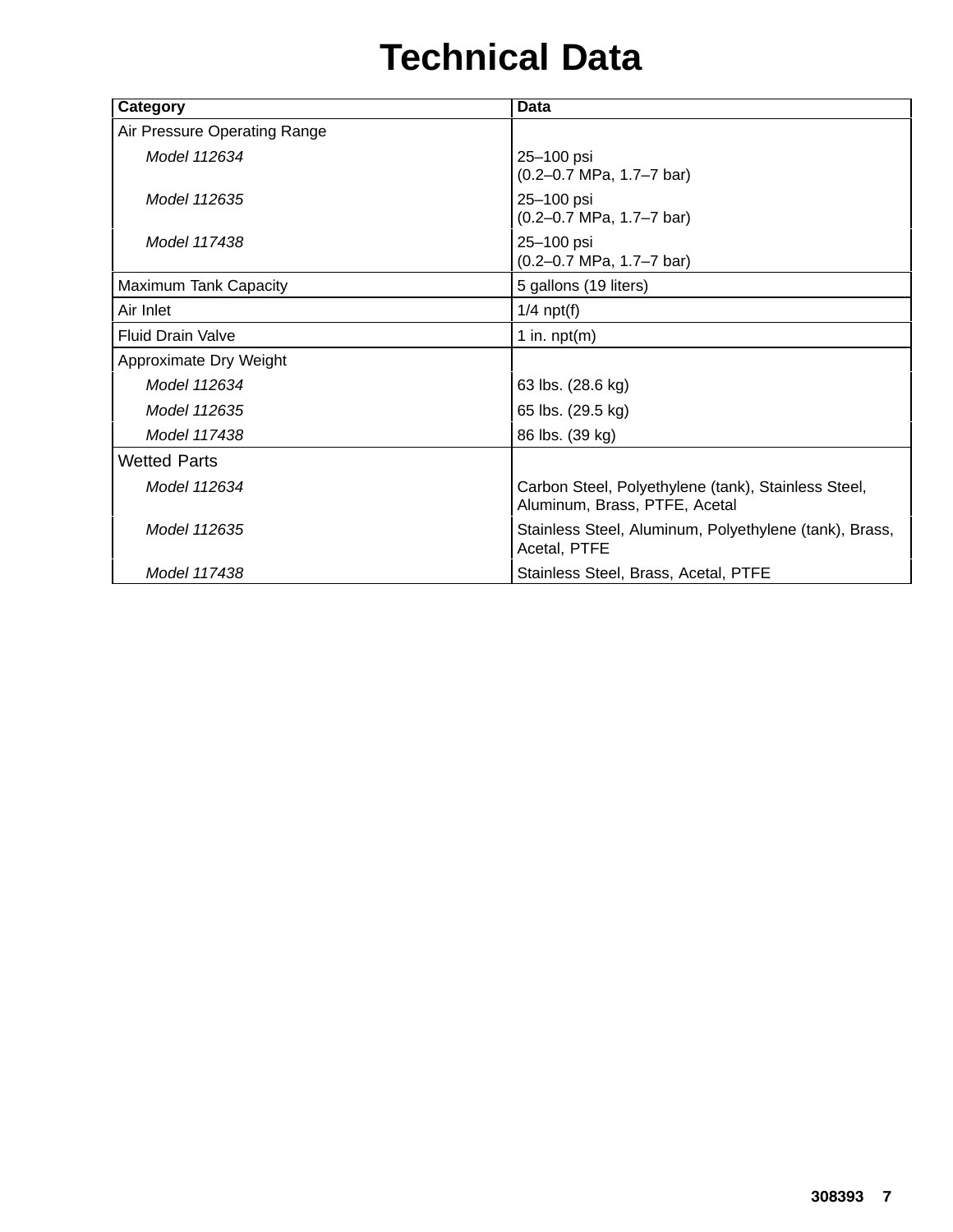# **Dimensions**





#### **Model 112634 and 112635**

| <b>Model</b> |       |                              |                              | Measurements, inches (mm) |       |       |
|--------------|-------|------------------------------|------------------------------|---------------------------|-------|-------|
|              | A     | <b>B</b> -with lid<br>closed | <b>B</b> -with lid<br>opened | С                         | D     |       |
| 112634 and   | 20.75 | 42.25                        | 61.00                        | 20.50                     | 16.25 | 25.12 |
| 112635       | (527) | (1073)                       | (1549)                       | (521)                     | (413) | (638) |
| 117438       | 19.25 | 42.00                        | 56.50                        | 25.50                     | 18.00 | 24.5  |
|              | (489) | (1067)                       | (1435)                       | (648)                     | (457) | (622) |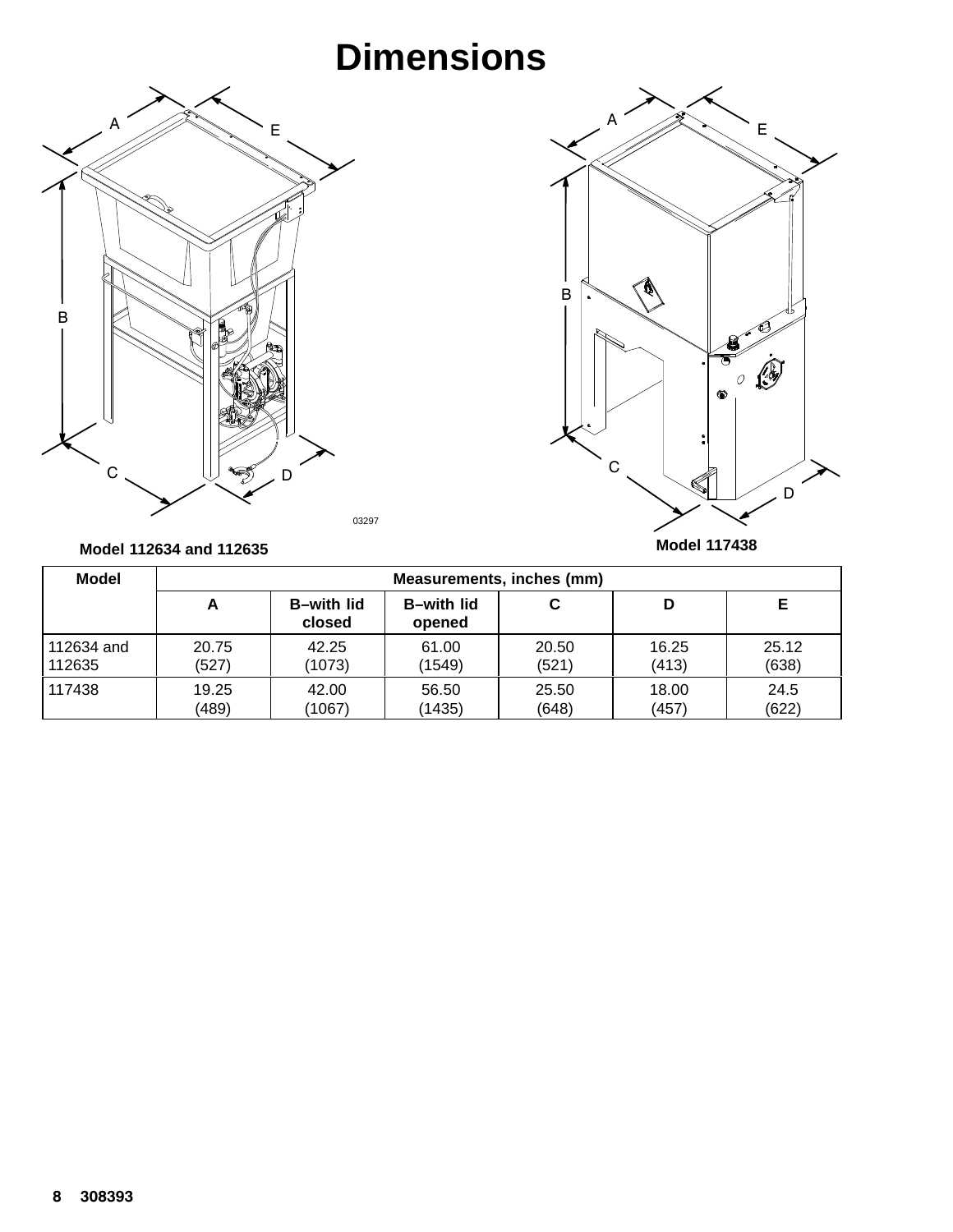## **Notes**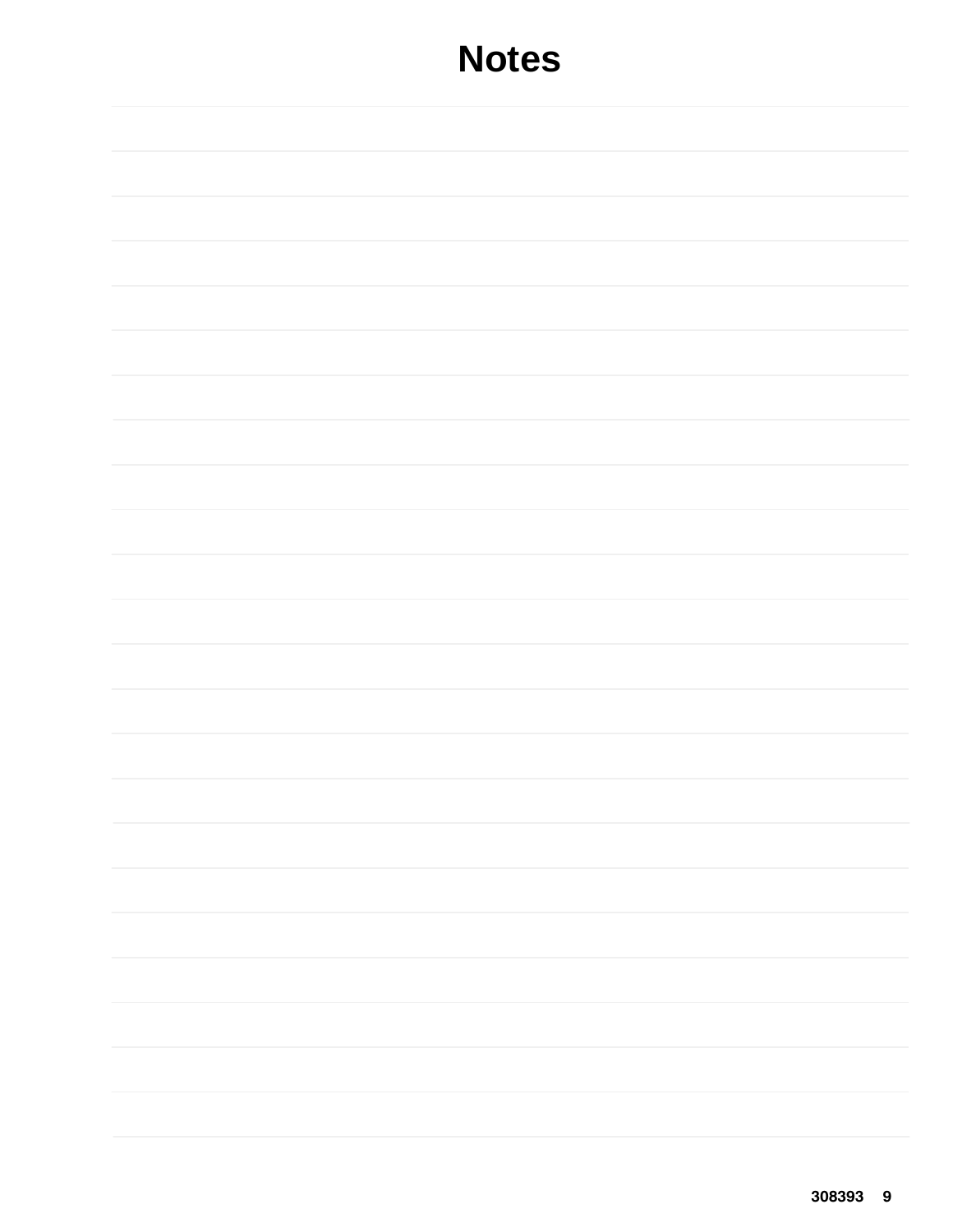# **Installation**

### **Install the Gun Washer**

### **WARNING**



### **FIRE HAZARD**

To prevent hazardous concentrations of flammable and/or toxic vapors, the gun washer must be installed in a properly

ventilated paint mixing room or spray booth. Never operate the gun washer unless ventilation fans are operating.

Check and follow all the National, State and Local codes regarding ventilation requirements.

Make sure the gun washer is standing on a level, solid surface.

### **Grounding**

### **WARNING**



**FIRE AND EXPLOSION HAZARD** Improper grounding can cause a hazardous condition and result in fire or explosion and serious injury. Ground the gun washer and all other equipment used or located in the gun washer area. Check your local electrical code for

detailed grounding instructions for your area and type of equipment. Also read the section **FIRE AND EXPLOSION HAZARD**, on page 4.

- 1. Ground the gun washer and its pump by connecting the clamp end (A) of the gun washer's 15 ft. (4.6 m) ground wire (B) to a true earth ground (C). See Fig. 2.
- 2. Use only grounded air and fluid hoses with a maximum of 500 ft. (150 m) combined hose length to ensure grounding continuity.
- 3. Ground the air compressor according to manufacturer's recommendations.
- 4. Ground all solvent pails used when flushing and draining according to local code. Use only metal pails, which are conductive. Do not place the pail on a non-conductive surface, such as paper or cardboard, which interrupts the grounding continuity.

### **Connect the Air Line**

- 1. Install an air pressure regulator (D) on the gun washer air supply line to control air pressure to the gun washer. See Fig. 2.
- 2. Install a bleed-type master air valve (E) upstream and within easy reach of the gun washer to relieve air trapped between this valve and the pump after the air is shut off.

### **WARNING**

#### **PRESSURIZED EQUIPMENT HAZARD**

The *bleed-type master air valve* (E) is required in your system to relieve air trapped between this valve and the pump after the air is shut off. Trapped air can cause the pump to cycle unexpectedly, which could result in serious injury, including splashing in the eyes or on the skin.

- 3. Install a 1/4 in. npt male coupler (F), that is compatible with the quick disconnect of your air supply line, into the air inlet adapter (G). See Fig. 1.
- 4. Connect the air line (H) to the coupler (F).



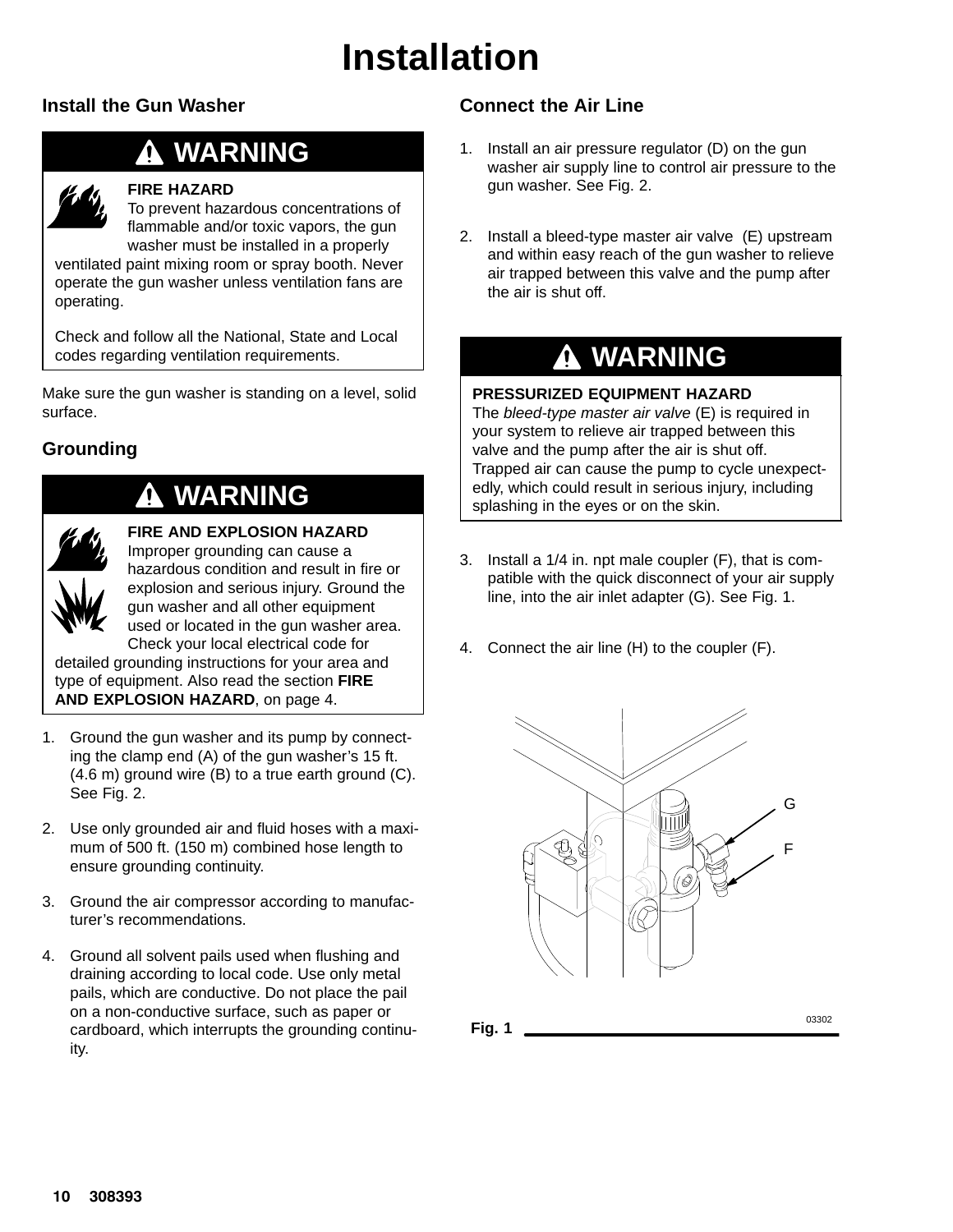# **Installation**

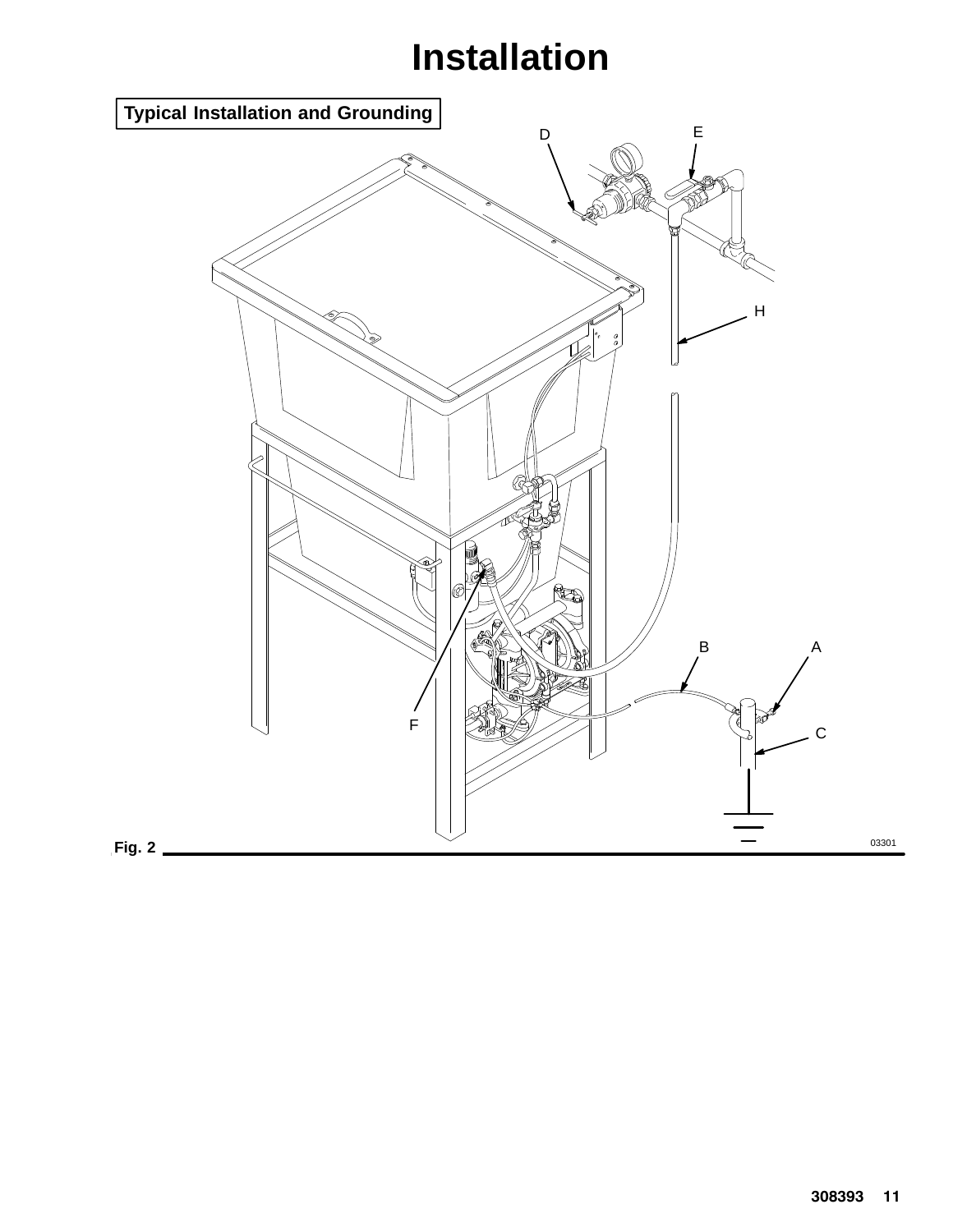### **WARNING**



#### **TOXIC FLUID HAZARD**

 Hazardous fluids or toxic fumes can cause serious injury or death if splashed in the eyes or on the skin, swallowed, or

- inhaled.
- Know the specific hazards of the fluid you are using. Read the fluid manufacturer's warnings.
- $\bullet$  Wear the appropriate protective clothing, gloves, eyewear and respirator.

### **WARNING**



**FIRE AND EXPLOSION HAZARD** To avoid igniting flammable liquid solvent

vapors and reduce the risk of serious injury, fire, or explosion:

- $\bullet$  Keep all ignition sources, such as static electricity, sparks, arcs, open flames, and hot objects, away from the gun washer.
- Cleanup solvent leaks or spills immediately. Repair leaking components before operating the gun washer again.
- Use solvent with the highest possible flashpoint.
- $\bullet$  Follow the **FIRE AND EXPLOSION HAZARD** warnings on page 4.

### **A CAUTION**

Use only non-conductive solvents when cleaning electrostatic guns. Conductive solvents can cause the gun to malfunction.

Follow the gun manufacturers solvent and other cleaning recommendations.

### **Pressure Relief Procedure**

# **WARNING**

### **PRESSURIZED EQUIPMENT HAZARD**

The system pressure must be manually relieved to prevent the system from starting accidentally. To reduce the risk of an injury from accidental spray, splashing fluid, or moving parts, follow the **Pressure Relief Procedure** whenever you:

- $\bullet$ are instructed to relieve the pressure,
- $\bullet$ shut down the gun washer,
- $\bullet$  check, clean, or service any of the system equipment.
- 1. Disconnect the air supply.
- 2. Drain the solvent into a proper solvent container. Place the container under the fluid drain valve on the bottom of the tank and open the fluid drain valve.

### **Filling the Gun Washer Fluid Tank**

- 1. Make sure the fluid drain valve is in the closed position. Fill the gun washer fluid tank with solvent as instructed for your gun washer model, below.
- 2. *Models 112634 and 112635:* Carefully pour solvent into the fluid tank until the fluid level is at least 1/2 inch (12.7 mm) above the filter in the lower portion of the cabinet.

*Model 117438:* Carefully pour solvent into the fluid tank until the fluid level is just below the bottom of the manifold assembly.

**NOTE:** Do not pour more than 5 gallons (18.9 liters) of a compatible solvent into the fluid tank.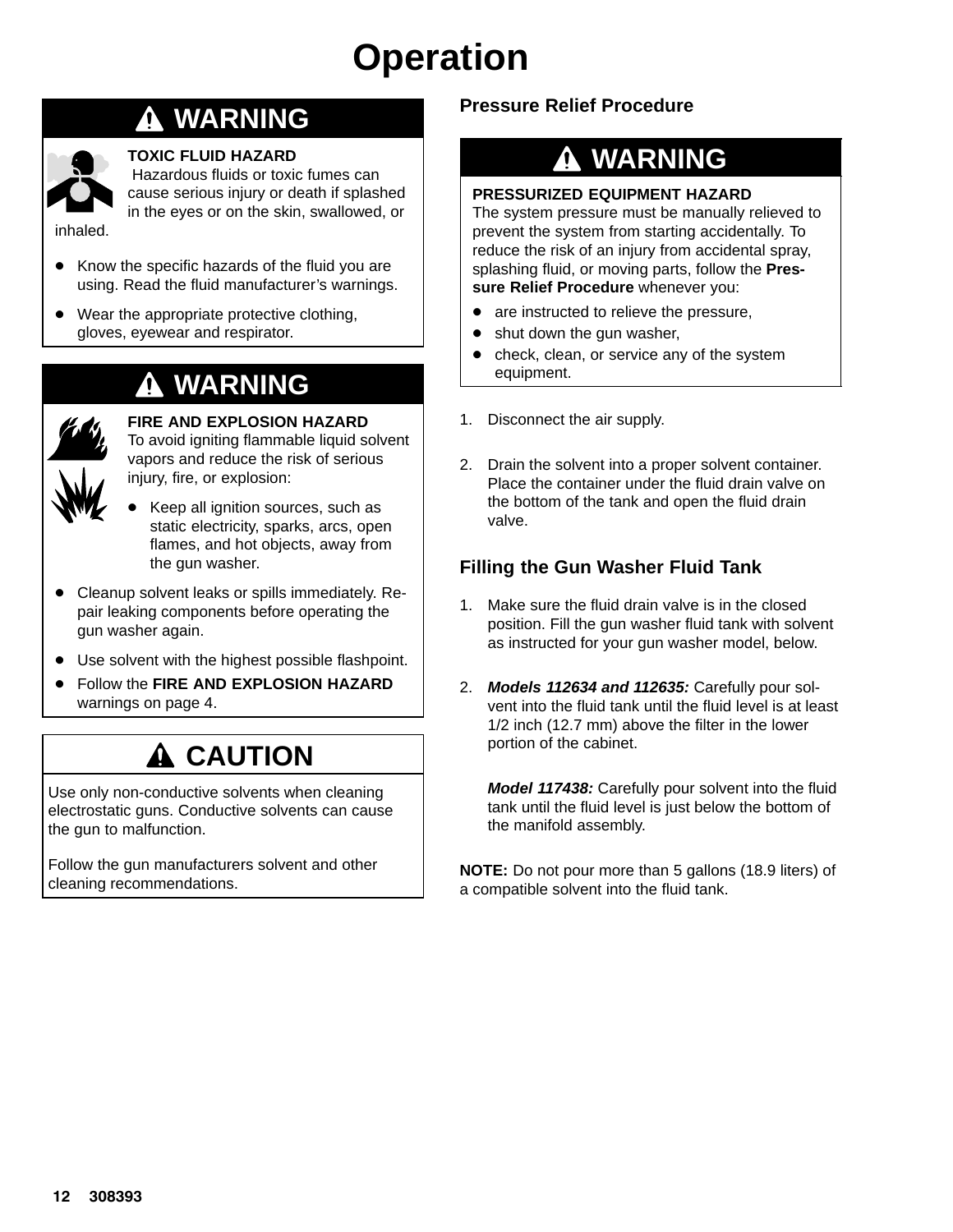### **Preparing Guns/Cups for the Gun Washer**

- 1. Remove the pressure cup or fluid line and the air line from the spray gun.
- 2. Drain any excess fluid in the gun or cup into a fluid container. The solvent in the gun washer will last longer if pressure cups are thoroughly emptied before placing them in the gun washer.

### **CAUTION**

All pressure gauges must be removed before placing the equipment in the gun washer to avoid damaging the gauges.

3. To lock the gun trigger in the open position, install the wire trigger lock around the gun handle and trigger as shown in Fig. 3.

If the wire trigger lock does not fit on your electrostatic gun, wrap the chain around the trigger and handle to hold the trigger in an open position.

#### **Placing Guns in the Gun Washer (See Fig. 3, page 14)**

The following are guns typically cleaned with the gun washer and how to position them in the gun washer for cleaning. To clean guns not mentioned here, use the fluid inlet adapter and long or short gun supports as needed. Refer also to the chart on page 5 for typical cleaning station usage. Follow the procedure on page 16 to operate the gun washer.

#### **Siphon Feed Guns**

Set the gun siphon stem over the short gun support.

#### **Pressure Feed Guns with Cup Lid**

(2 Qt. Capacity Cups)

Set the cup cover stem over the short gun support as shown in Fig. 3.

#### **Pressure Feed Guns**

Set the gun fluid inlet over the long gun support as shown in Fig. 3.

#### **Gravity Feed Guns**

Set the gun fluid inlet over the long gun support as shown in Fig. 3.

#### **Electrostatic Guns**

The PRO-Wash $M$  gun washer is approved to clean the Graco PRO 3500, PRO 4500, PRO AA4500, PRO Xs2, PRO Xs3, PRO Xs4, and PRO Xs4 AA electrostatic guns. Consult the manufacturer of any other electrostatic gun before using the PRO-Wash.

A kit, part no. 236659, 236681, 245270, or 245271 is required to clean Graco electrostatic PRO<sup>™</sup> guns. See page 6 for kit descriptions.

### **WARNING**



#### **FIRE AND EXPLOSION HAZARD**

To reduce the risk of electrostatic shock, fire, or explosion; which could result in serious injury and property damage, be sure to follow these precautions.

- $\bullet$  Only use non-conductive solvents when cleaning electrostatic guns.
- Make sure the ES ON-OFF valve lever (electrostatics) is turned to OFF before cleaning the gun.
- Never allow solvent to enter the air passage of any electrostatic gun.
- Never place the gun air inlet over a gun support.
- $\bullet$  Only use the fluid inlet adapter provided with the gun washer. Install it on the gun fluid inlet as instructed below.

The following is a general procedure for cleaning electrostatic guns. See the manual supplied with kits 236659 and 245271 (Manual 308411) or kits 236681 and 245270 (Manual 308412) for specific cleaning instructions.

- 1. Install the electrostatic gun cleaning parts as instructed in the manual supplied with the kit.
- 2. Make sure the ES ON-OFF lever (electrostatics) is turned to OFF. Refer to your gun manual.
- 3. Screw the fluid inlet adapter onto the PRO-gun fluid inlet as shown in Fig. 3.
- 4. Place the gun in the gun washer, setting the fluid inlet adapter over the gun support provided in the electrostatic gun cleaning kit.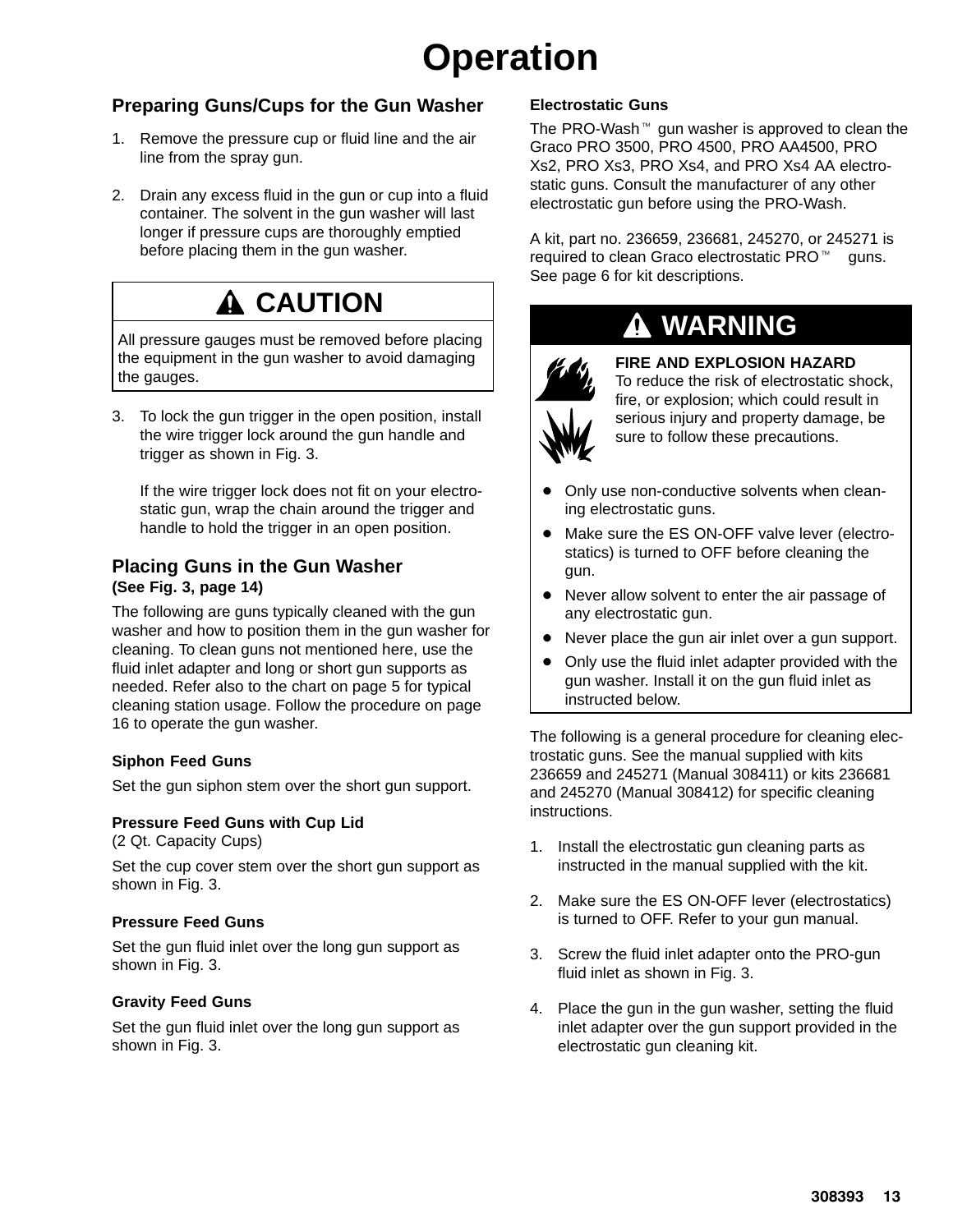### **Placing Cups and Pots in the Gun Washer**

#### **2 Quart Pressure Cups**

Set the pressure cup over the spray nozzle. Refer to Fig. 3.

#### **Pressure Pots and Other Paint Containers**

A kit, part no. 236906, is available for use with gun washer models 112635 and 117438 to clean pressure pots and other paint containers. The maximum height and width of the container the pressure washers can clean are shown below. See the manual supplied with the kit (Manual 308414) to install and use this option. See page 5 for kit description.

|                                | <b>Container:</b>                   |                                   |
|--------------------------------|-------------------------------------|-----------------------------------|
| <b>Gun Washer</b><br>Model No. | <b>Maximum</b><br>Height            | <b>Maximum</b><br><b>Diameter</b> |
| 112635                         | 14 in. (356 mm)                     | 11 in. (279 mm)                   |
| 117438                         | 14.5 in. (368 mm)   11 in. (279 mm) |                                   |

**NOTE:** See page 6 for descriptions of Gun, Pressure Cup, and Paint Container Cleaning Kits.

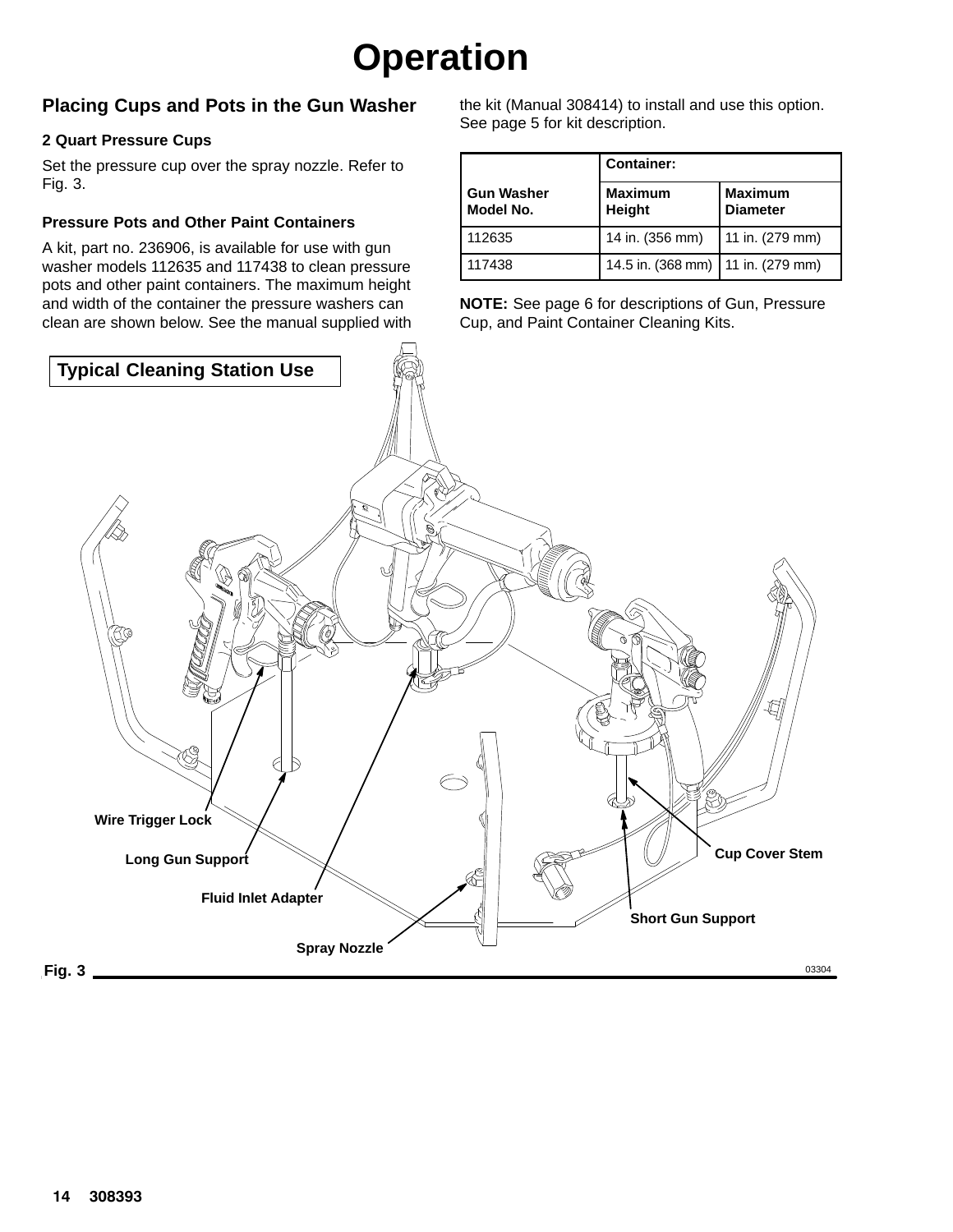### **Model 112635 – Using the Hose Wash**

- 1. Place the hose entirely inside the gun washer.
- 2. Connect one end of the hose to the Hose Wash Bulkhead fitting. See Fig. 4.



3. Turn the hose/gun wash selector to HOSE WASH.

NOTE: When the selector is set for Hose Wash, the solvent is routed through the hose wash bulkhead fitting instead of the gun supports and spray nozzles.

### **Model 117438 – Using the Hose Wash**

1. Remove the brass plugs from the Hose Wash Bulkhead. See Fig. 5.



- 2. Install a female fluid quick coupler with 1/4 in. npt male threads (suitable for lacquer thinner) into the Hose Wash Bulkheads.
- 3. Connect the paint line to the couplers.
- 4. Set the pointer on the shield to hose clean and operate the gun washer.

NOTE: When the selector is set for Hose Wash, the solvent is routed through the Hose Wash Bulkhead fitting instead of the gun supports and spray nozzles.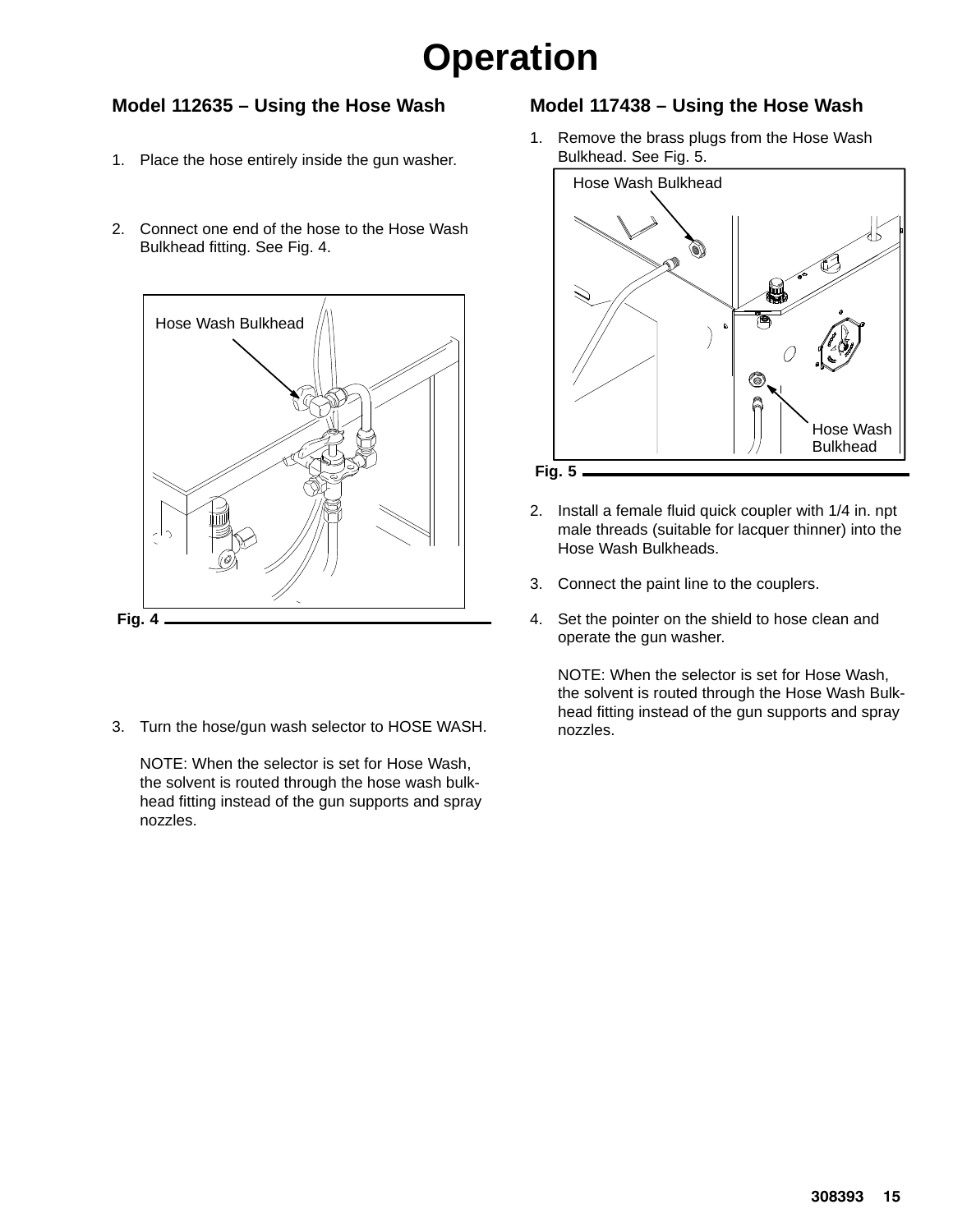### **Operating the Gun Washer**

### **WARNING**



#### **PRESSURIZED EQUIPMENT HAZARD**

Do not operate the gun washer with the lid open. Serious injury, including blindness, could result.

- $\bullet$  A safety device has been installed to shut off the pump when the gun washer lid is opened. Do not tamper with or alter this device.
- Open the gun washer lid slowly.
- The gun washer lid has been designed to close automatically unless supported by hand (Models 112634 and 112635) or by foot (Model 117438). Do not bypass this safety feature by propping the cover open with an object or by any other means.

### **WARNING**

#### **EQUIPMENT MISUSE HAZARD**

To avoid component rupture, which could result in serious injury or property damage, never use an air supply pressure above the gun washer's maximum working pressure of 100 psi (0.7 MPa, 7 bar).

Never operate the gun washer at a pressure above the maximum working pressure rating of the gun(s) being cleaned.

1. Set the air pressure to the gun washer between 40–75 psi (0.3–0.5 MPa, 2.8–5.2 bar), using an air regulator on the gun washer air supply line.

**NOTE:** All gun washer models include a pump air filter/ regulator that has been preset at the factory; do not readjust it. See Fig. 4, page 15.

### **A** CAUTION

Do not change the setting on the Husky pump's air filter/regulator as this will damage the regulator.

- 2. Make sure all adapter chains and cables are inside the gun washer tank.
- 3. If one or more of the gun mounts is not being used, place a stream blocking device, such as a pint-size can, over the stem supports and the cup spray nozzle not being used to prevent those jets of solvent from hitting the underside of the gun washer lid.
- 4. Close the gun washer lid.
- 5. Press the start button on the reset valve block to start the gun washer. Guns, cups, or other paint containers will be cleaned in about 30 to 60 seconds.

**NOTE:** The cleaning operation should not exceed 60 seconds. Longer operation will not improve the cleaning process and will cause unnecessary wear on the pump.

If the lid is opened while the gun washer is operating, the air supply will automatically shut off and spraying will stop. To restart the pump, close the lid and press the start button.

- 6. Remove the gun from the gun washer and blow or wipe any solvent remaining on the gun exterior.
- 7. Hang up the gun until it is used again.

### **A CAUTION**

Always hang the gun with its nozzle pointing down to avoid having solvent run into the gun air passages. Solvent in the gun air passages can cause poor atomization and can damage the gun.

### **Pump Operation and Maintenance**

See the pump instruction manual provided with the gun washer for operation and maintenance of the pump.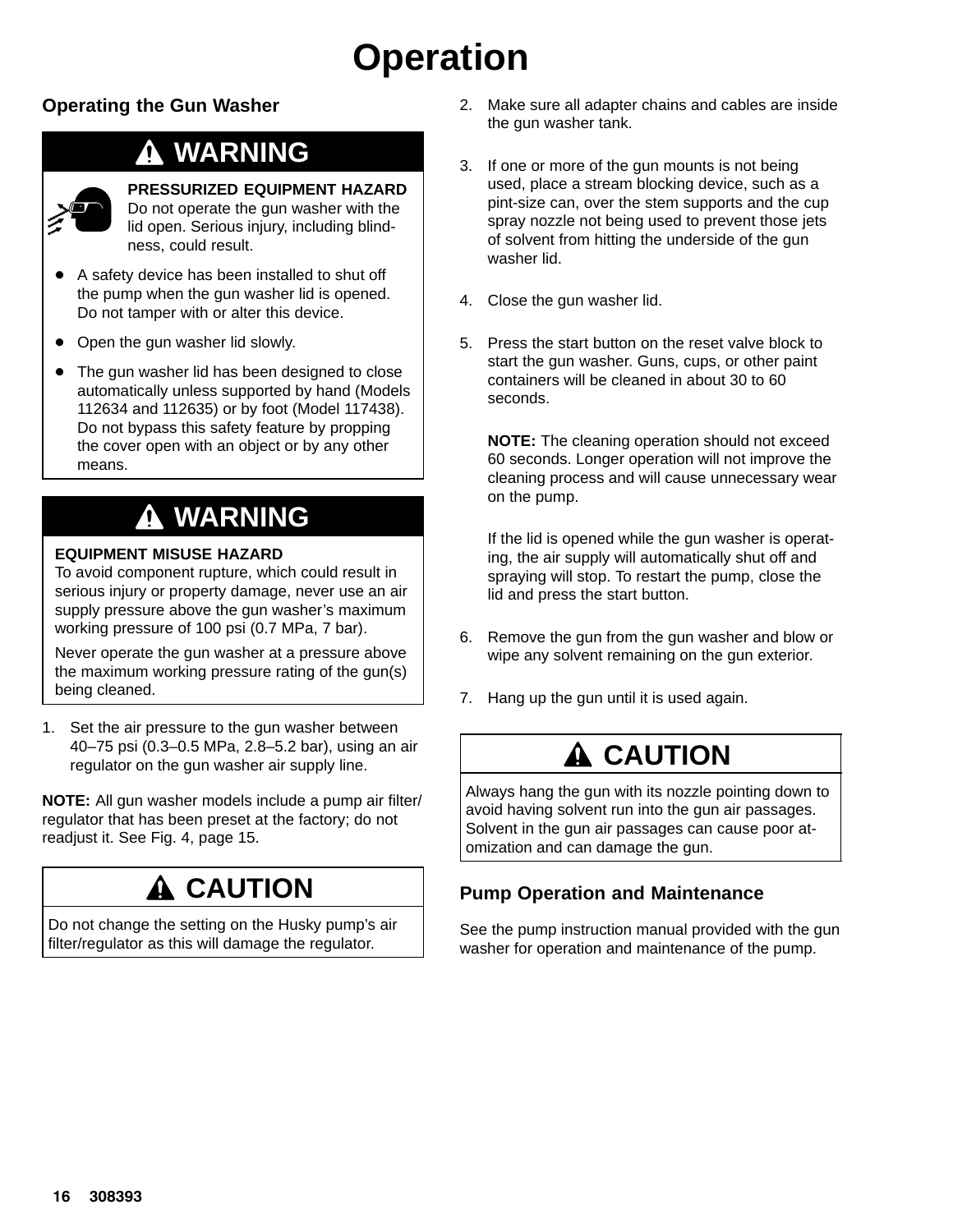# **Shutdown and Care**

### **Gun Washer Shutdown and Care**

### **WARNING**

#### **PRESSURIZED EQUIPMENT HAZARD**

To reduce the risk of an injury from accidental spray, splashing fluid, or moving parts, follow the **Pressure Relief Procedure**, covered in steps 1 and 2 below, when you shut down the gun washer and before you check, clean, or service any of the system equipment.

- 1. Disconnect the air supply.
- 2. Drain the solvent from the gun washer tank daily, when you shut down the system. Place a proper solvent container under the fluid drain valve on the bottom of the tank and open the fluid drain valve.

### **WARNING**

| $\boldsymbol{Q}_j$<br>Ű |
|-------------------------|
| NW                      |

### **FIRE AND EXPLOSION HAZARD**

The PRO-Wash gun washer is classified as a temporary storage container. To reduce the risk of fire or explosion, be sure to drain the solvent into a proper storage container and store it according to the local code for flammable liquids when shutting down your system.

- 3. Wipe the inside of the tank with a cloth or use a brush to remove any built-up paint residue.
- 4. Thoroughly clean the gun washer filter (item 12 in the Parts Drawings) with a brush.
- 5. Change the solvent completely when it is no longer thoroughly cleaning the painting equipment. If the gun washer is being filled with old solvent, be sure to filter the solvent before filling the gun washer tank.

**NOTE:** If the solvent is thoroughly filtered daily to remove paint residue, it can usually be reused for 2 to 8 weeks (depending on gun washer usage).

### **WARNING**



**FIRE AND EXPLOSION HAZARD** To reduce the risk of fire or explosion, always clean-up any solvent leaks or spills immediately. Repair any leaking components before operating the gun washer again.

**Air Cut-off Switch and Reset Block**

### **WARNING**

#### **EQUIPMENT MISUSE HAZARD**

A safety device has been installed to shut off the pump when the gun washer lid is opened. Do not tamper with or alter this device. Serious injury, including blindness, could result.

The air connections between the air cut-off switch and reset block are color coded. They must always be connected as shown in Fig. 6.

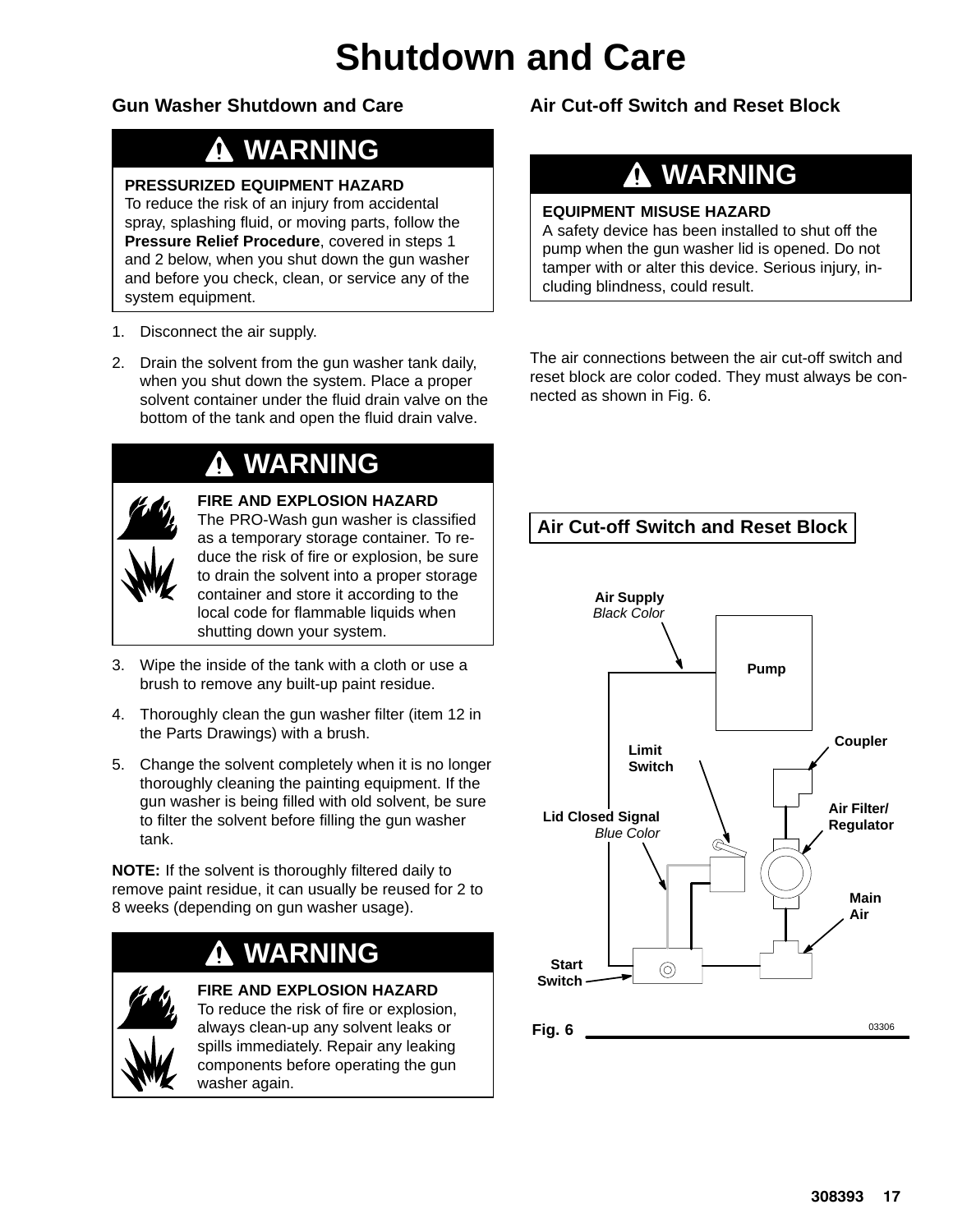# **Shutdown and Care**

**Check the Gun Washer Electrical Continuity**

### **WARNING**

**FIRE AND EXPLOSION HAZARD**



There must be electrical continuity between the gun washer's fluid tank, divider plate, frame, and main ground wire. To reduce the risk of static sparking, fire, or explosion, check the electrical continuity between all gun washer metallic

parts and true earth ground after servicing the gun washer. Make sure the gun washer is properly grounded before operating it again.

Check your local electrical code for detailed grounding instructions for your area and type of equipment.

If electrical continuity is lost, check the grounding connections and reconnect them as needed. See Fig. 7 for the gun washers grounding circuits.

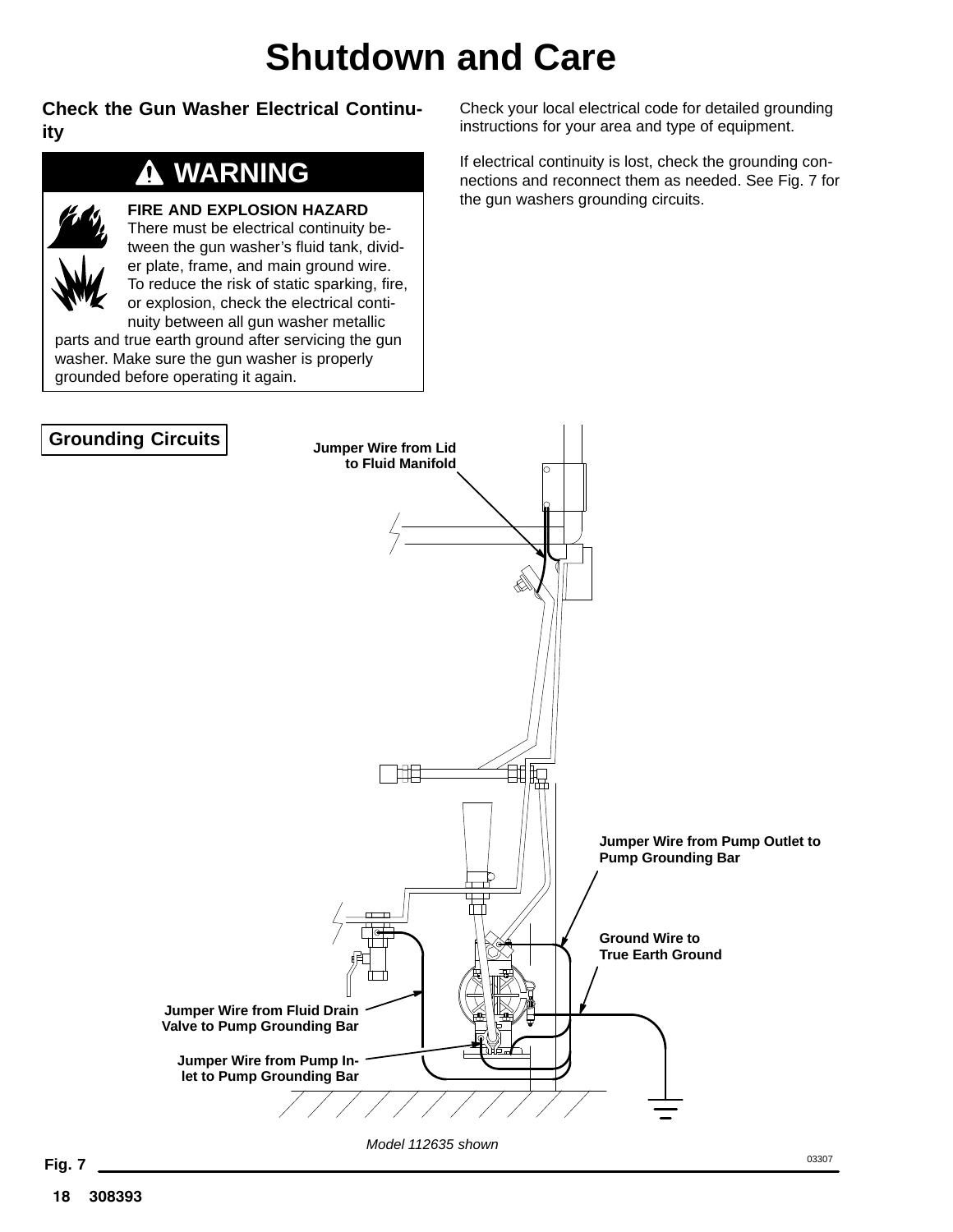### **Notes**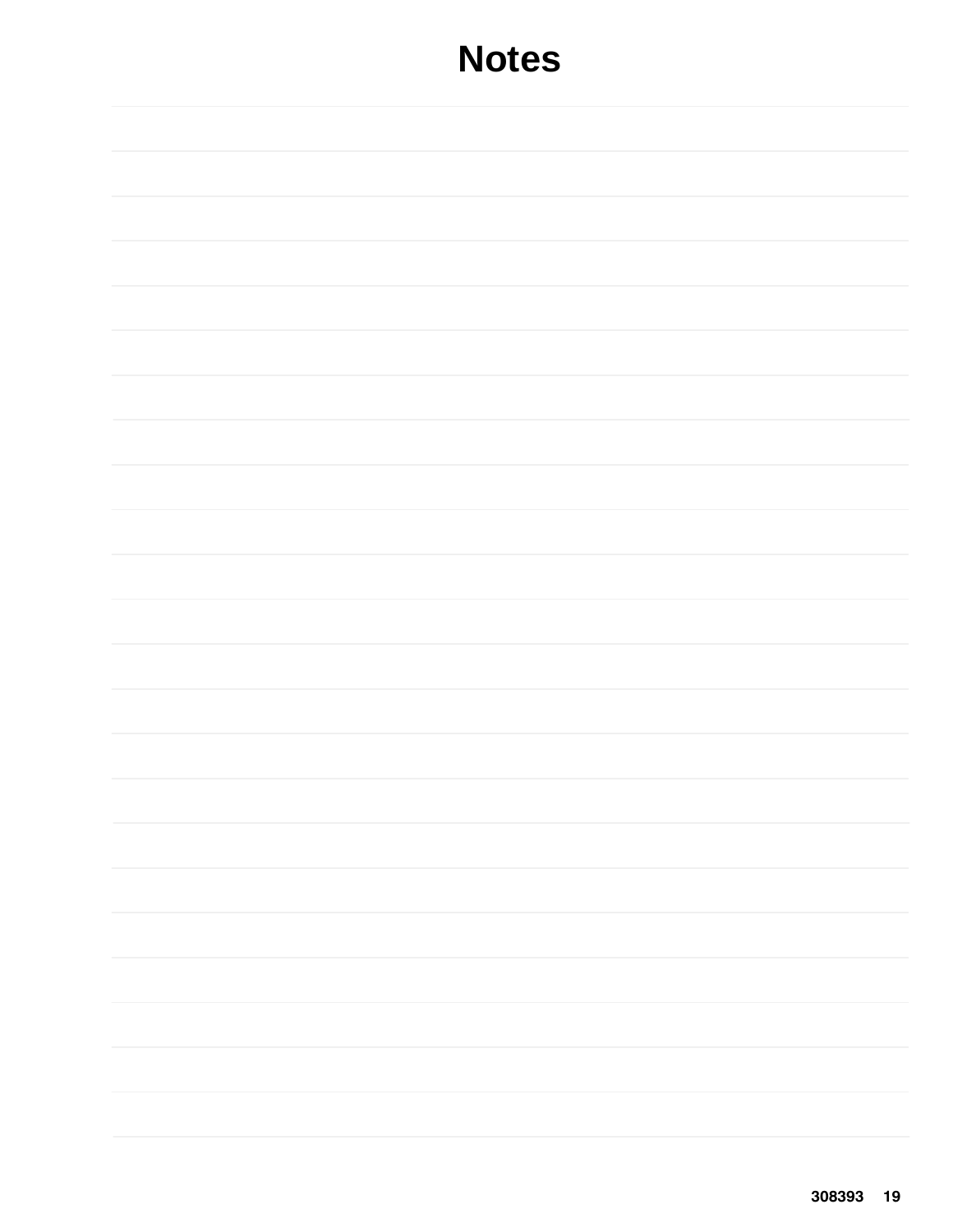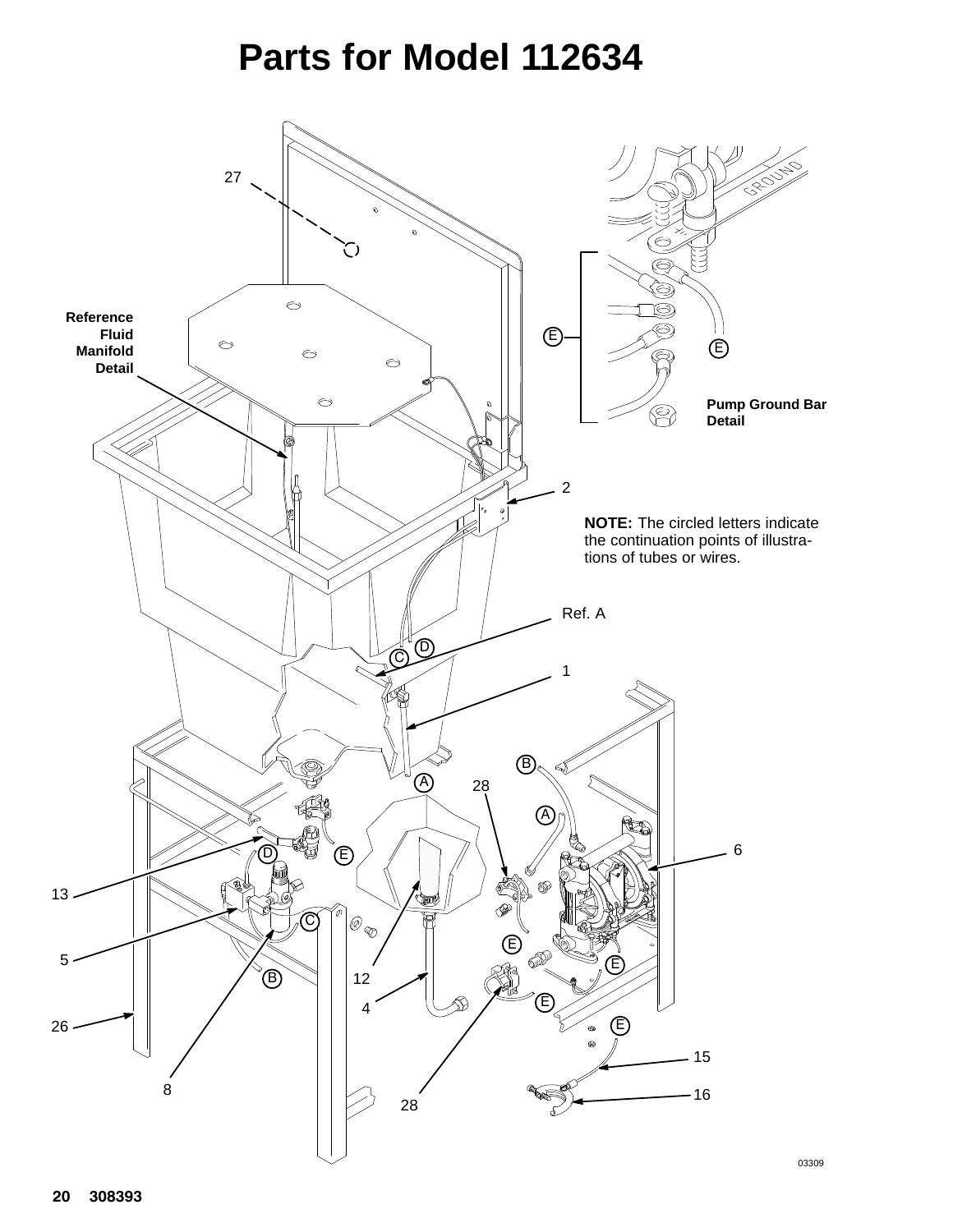### **Model 112634 Gun Washer**

| Ref.<br>No.  | Part No. | <b>Description</b>          | Qty. | Ref.<br>No.     | Part No. | <b>Description</b>                              | Qty. |
|--------------|----------|-----------------------------|------|-----------------|----------|-------------------------------------------------|------|
|              |          |                             |      | $19*$           |          | GUN SUPPORT, short; brass                       | 1    |
| $\mathbf{1}$ | 112871   | <b>OUTLET TUBE, pump</b>    |      | $20*$           |          | TRIGGER LOCK, wire;                             |      |
| 2            | 512803   | SWITCH, air cut-off         |      |                 |          | stainless steel                                 |      |
| 4            | 112870   | <b>INTAKE TUBE, pump</b>    |      | $21*$           |          | ADAPTER, gun fluid inlet; brass                 | 2    |
| 5            | 512804   | BLOCK, reset valve          |      | 26              | 112703   | FRAME, gun washer                               |      |
| 6            | D31211   | PUMP, Husky 307; See manual |      | 27 <sub>A</sub> | 186527   | LABEL, warning, gun washer                      |      |
|              |          | 308553 to order parts       |      | 28              | 513049   | JUMPER, ground                                  |      |
| 8            | 512838   | REGULATOR, air filter       |      |                 |          |                                                 |      |
| 12           | 512829   | FILTER, fluid               |      |                 |          | These parts are included in Gun Washer Kit      |      |
| 13           | 112873   | VALVE, fluid drain; brass   |      |                 |          | 236905, which may be purchased separately. See  |      |
| 15           | 512871   | WIRE, grounding             |      |                 |          | page 6 for other kits that are available.       |      |
| 16           | 103538   | CLAMP, grounding            |      |                 |          |                                                 |      |
| 17           | 512799   | NOZZLE, spray; plastic      | 14   |                 |          | Replacement Danger and Warning labels, tags and |      |
| $18*$        |          | GUN SUPPORT, long; brass    |      |                 |          | cards are available at no cost.                 |      |

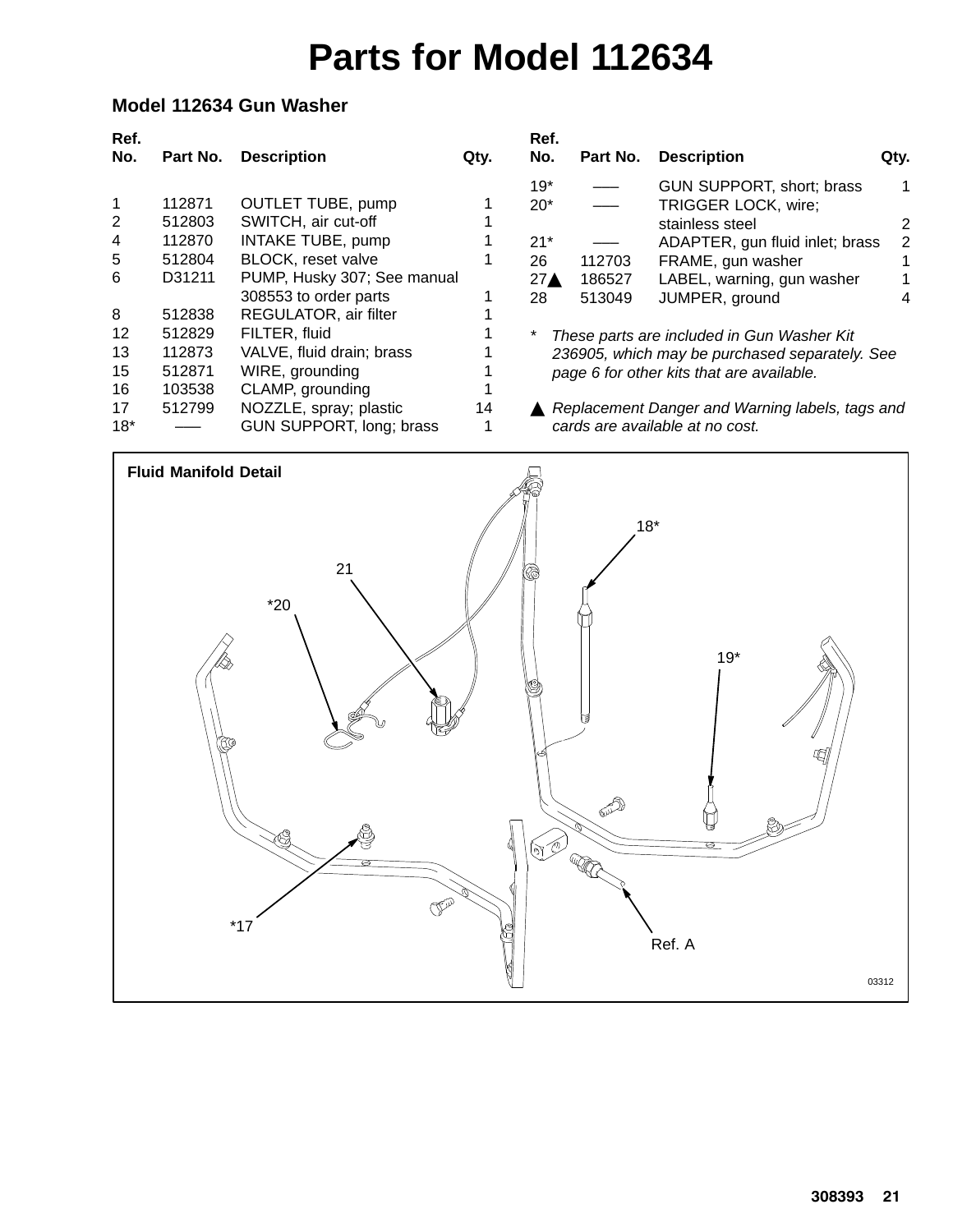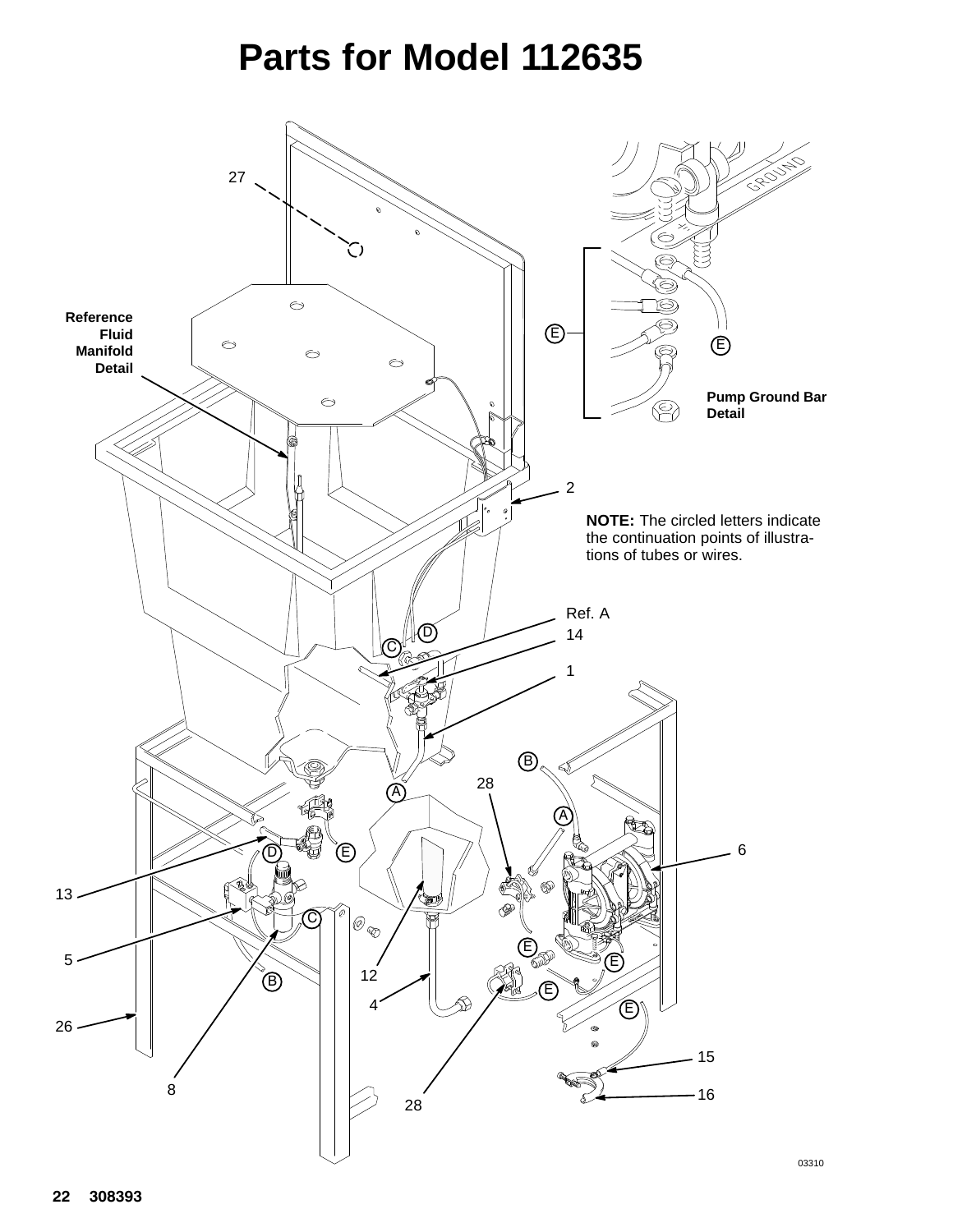### **Model 112635 Gun Washer**

| Ref.<br>No. | Part No. | <b>Description</b>          | Qty. | Ref.<br>No.     | Part No. | <b>Description</b>                              | Qty. |
|-------------|----------|-----------------------------|------|-----------------|----------|-------------------------------------------------|------|
|             |          |                             |      | $19*$           |          | GUN SUPPORT, short; brass                       | 1    |
| 1           | 112871   | <b>OUTLET TUBE, pump</b>    |      | $20*$           |          | TRIGGER LOCK, wire;                             |      |
| 2           | 512803   | SWITCH, air cut-off         |      |                 |          | stainless steel                                 | 3    |
| 4           | 112870   | INTAKE TUBE, pump           |      | $21*$           |          | ADAPTER, gun fluid inlet; brass                 | 3    |
| 5           | 512804   | BLOCK, reset valve          |      | 26              | 112703   | FRAME, gun washer                               |      |
| 6           | D31211   | PUMP, Husky 307; See manual |      | 27 <sub>A</sub> | 186527   | LABEL, warning, gun washer                      |      |
|             |          | 308553 to order parts       |      | 28              | 513049   | JUMPER, ground                                  | 4    |
| 8           | 512838   | REGULATOR, air filter       |      |                 |          |                                                 |      |
| 12          | 512829   | FILTER, fluid               |      |                 |          | These parts are included in Gun Washer Kit      |      |
| 13          | 112873   | VALVE, fluid drain; brass   |      |                 |          | 236905, which may be purchased separately. See  |      |
| 14          | 112875   | VALVE, 3-way                |      |                 |          | page 6 for other kits that are available.       |      |
| 15          | 512871   | WIRE, grounding             |      |                 |          |                                                 |      |
| 16          | 103538   | CLAMP, grounding            |      |                 |          | Replacement Danger and Warning labels, tags and |      |
| 17          | 512799   | NOZZLE, spray; plastic      | 13   |                 |          | cards are available at no cost.                 |      |
| $18*$       |          | GUN SUPPORT, long; brass    | 2    |                 |          |                                                 |      |

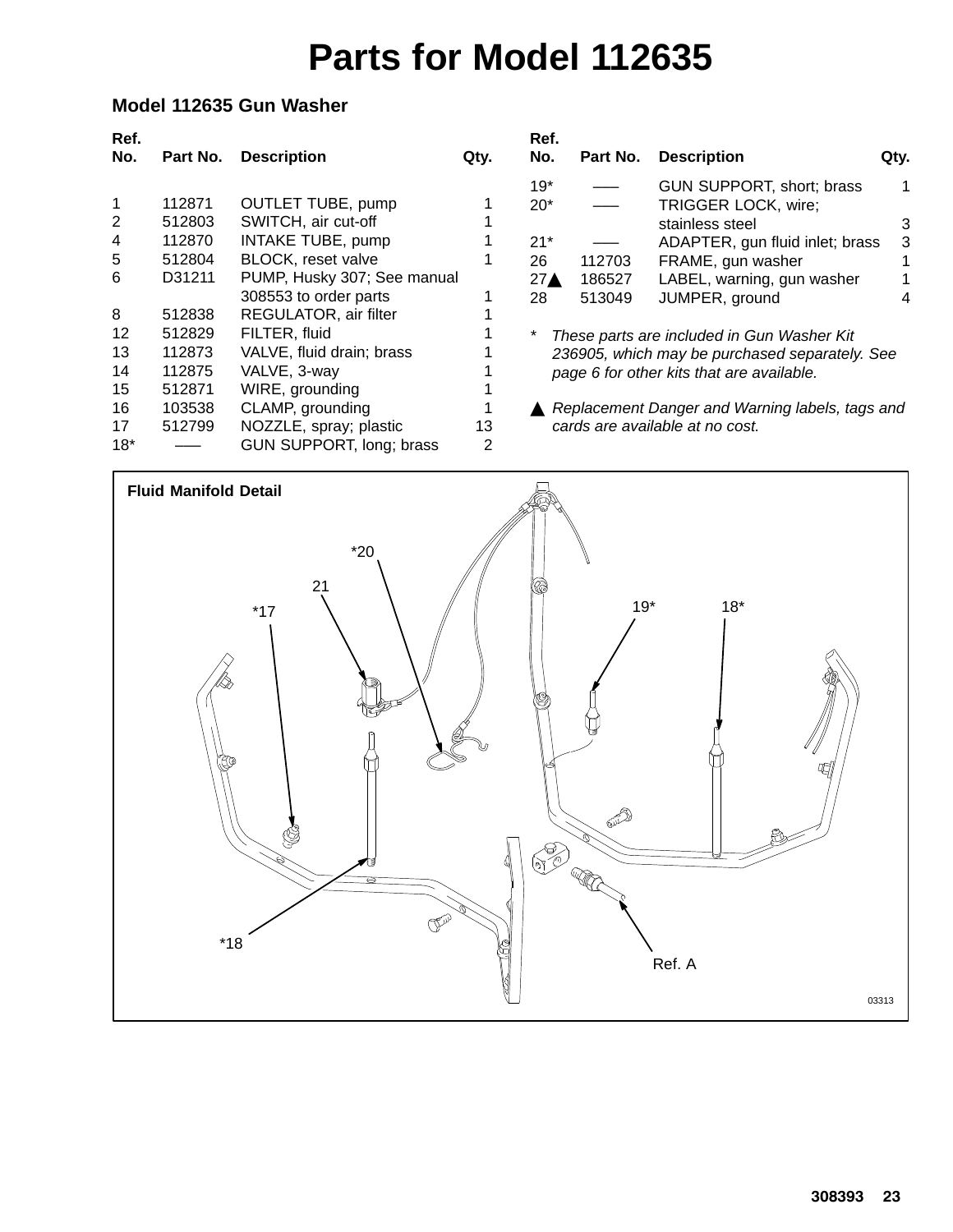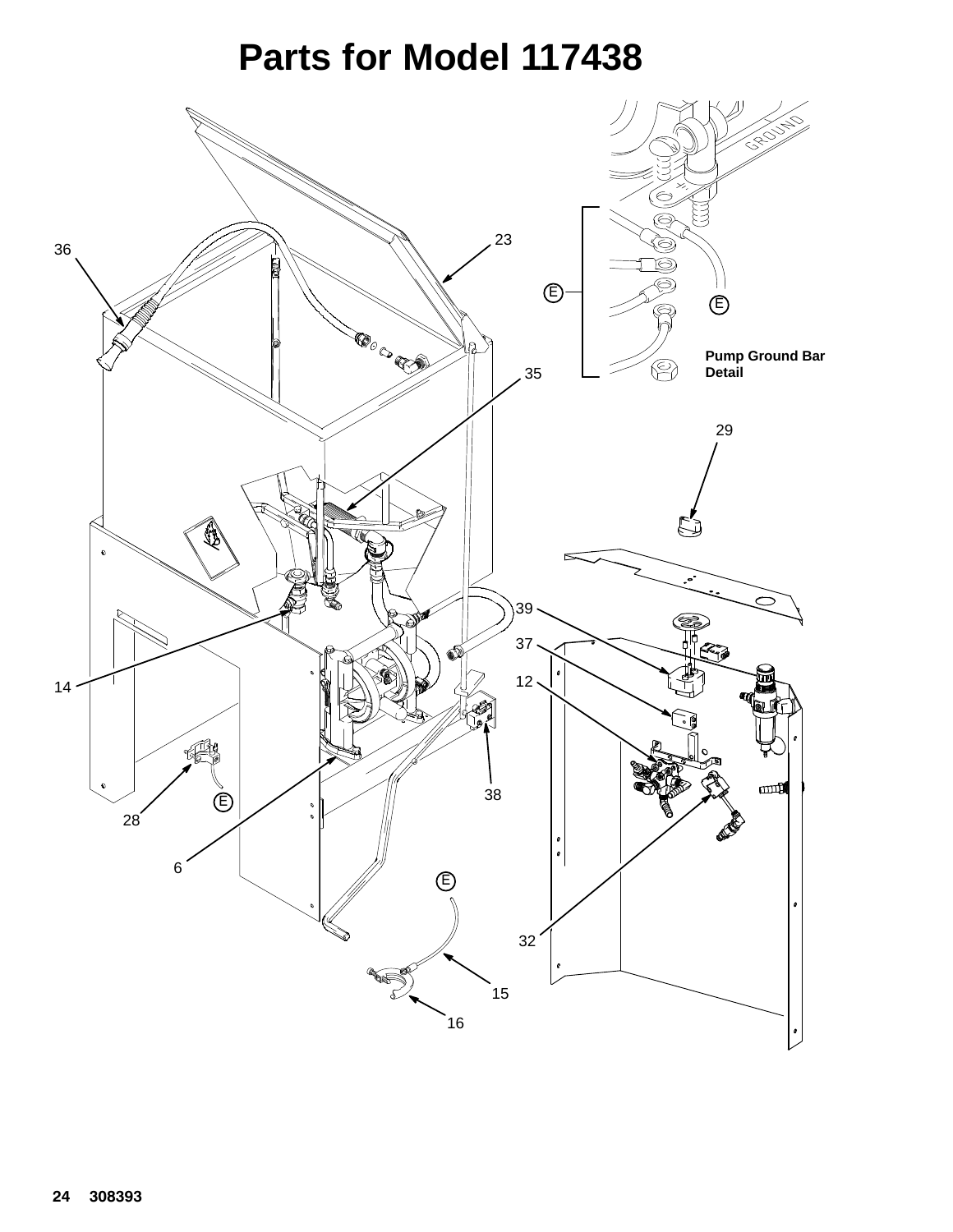### **Model 117438 Gun Washer**

| Ref.<br>No. | Part No. | <b>Description</b>              | Qty. |
|-------------|----------|---------------------------------|------|
| 6           | D31211   | PUMP, Husky 307; See manual     |      |
|             |          | 308553 to order parts           | 1    |
| 12          | 112875   | VALVE, 3-way                    | 1    |
| 14          | 112873   | VALVE, ball                     | 1    |
| 15          | 512871   | WIRE, grounding                 | 1    |
| 16          | 103538   | CLAMP, grounding (not shown)    | 1    |
| 17          | 512799   | NOZZLE, spray; plastic          | 13   |
| $18*$       |          | GUN SUPPORT, long; brass        | 2    |
| $19*$       |          | GUN SUPPORT, short; brass       | 1    |
| $20*$       | 512802   | TRIGGER LOCK, wire;             |      |
|             |          | stainless steel                 | 3    |
| $21*$       | 512835   | ADAPTER, gun fluid inlet; brass | 3    |
| 23          | 513284   | GASKET, lid                     | 1    |
|             |          |                                 |      |

| Ref.<br>No.                                                          |        | Part No. Description    | Qtv. |  |  |  |
|----------------------------------------------------------------------|--------|-------------------------|------|--|--|--|
| 28                                                                   | 513049 | JUMPER, ground          |      |  |  |  |
| 29                                                                   | 117415 | KNOB, timer             | 1    |  |  |  |
| 35                                                                   | 117422 | FILTER, fluid           | 1    |  |  |  |
| 36                                                                   | 117428 | BRUSH, gun wash, manual |      |  |  |  |
| 37                                                                   | 117432 | VALVE, OR               | 1    |  |  |  |
| 38                                                                   | 117433 | VALVE, limit            |      |  |  |  |
| 39                                                                   | 117434 | <b>TIMER</b>            |      |  |  |  |
| *<br>These parts are included in Gun Washer Kit                      |        |                         |      |  |  |  |
| $0.000007$ . It is a second in the second in $\mathcal{O}(10^{-10})$ |        |                         |      |  |  |  |

*236905, which may be purchased separately. See page 6 for other kits that are available.*

 *Replacement Danger and Warning labels, tags and cards are available at no cost.*